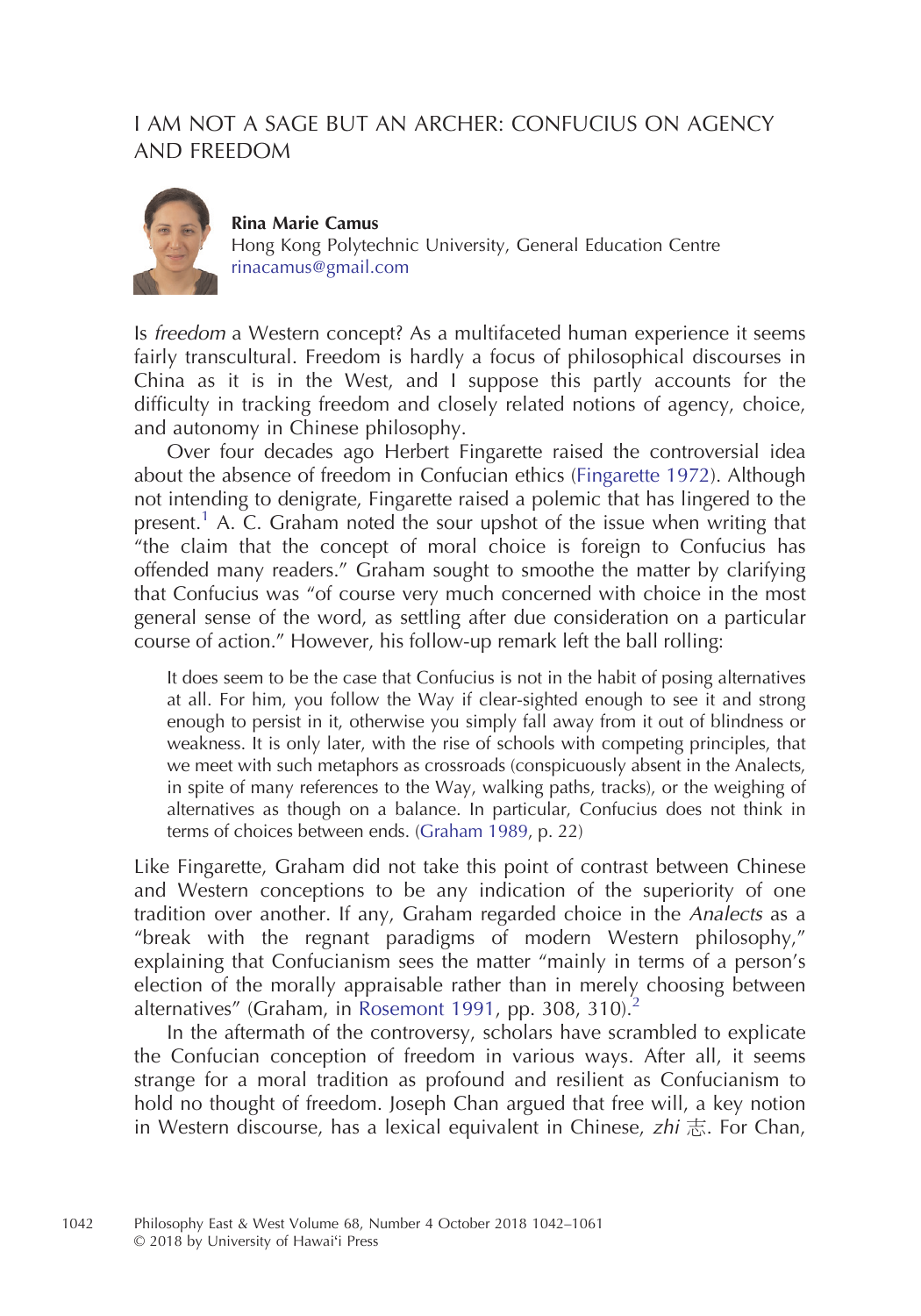Confucianism has a "will-conception" of autonomy as opposed to a contemporary "choice-conception" (Chan 2002). Kyung-Sig Hwang categorizes Confucian ethics as a form of "soft determinism" that makes the effort at self-cultivation compatible with accepting "fate" (天命) in matters beyond human control (Hwang 2013, p. 13). Drawing on contemporary feminist theories, Chenyang Li explains that Confucians see freedom as "choice of good" (擇善). Unlike a will-based conception of freedom, the Confucian view is more holistic, comparable to the notion of "liberation," that is, the realization of life goals by developing competencies that enable one to excel in a challenging environment (Li 2014).

These are some examples of conceptualizing Confucian freedom which take their cue from Western discourses. They contribute to understanding by employing concepts and frameworks that are more familiar or better spelled out. I shall take a different route. There are avenues for exploring freedom in Confucianism that are opened by its primary sources, approaches that can lead to homegrown perspectives about the theme. One way is to identify a relevant metaphor. There may be no crossroads or weighing-scale metaphors in Confucius, as Graham observed, but there is a metaphor in early Confucian literature that displays moral agency: the archer. In modeling an agency, the metaphor can yield valuable insights about how freedom operates in Confucian morality.

In this article, I examine the significance of the archer metaphor for reaching Confucian perspectives on agency and freedom. I begin with a summary discussion of metaphors. Then, given the importance of contextrecovery for grasping the resonances of a metaphor, I will survey practices and beliefs surrounding archery in Zhou society and references to ritual archery in the Analects. Ritual archers in the Analects are highly suggestive about Confucian moral agency and constitute a helpful background for the archer metaphor in the Mencius. The core section tackles two passages with the archer metaphor in Mencius 2A:7 and 5B:1. Both passages are known for dealing with concepts central to Confucian moral psychology. The relevance of these two passages to the theme of agency and freedom is what I undertake to demonstrate. In the final section, I discuss agency and freedom in light of the archer figure and attempt to define these in Confucian terms. Common usages of the words agency and freedom (i.e., having to do with purposeful activity and with self-determination, respectively) suffice as working notions. The idea is to let archer imagery speak for itself before articulating what is distinctive about Confucian views on the human capacity to knowingly and actively instigate events.

### Literary Metaphors: Exemplification and Context-sensitivity

The topic of metaphors in Chinese texts brings to mind Edward Slingerland, who advocates unpacking metaphors instead of "translat(ing) Chinese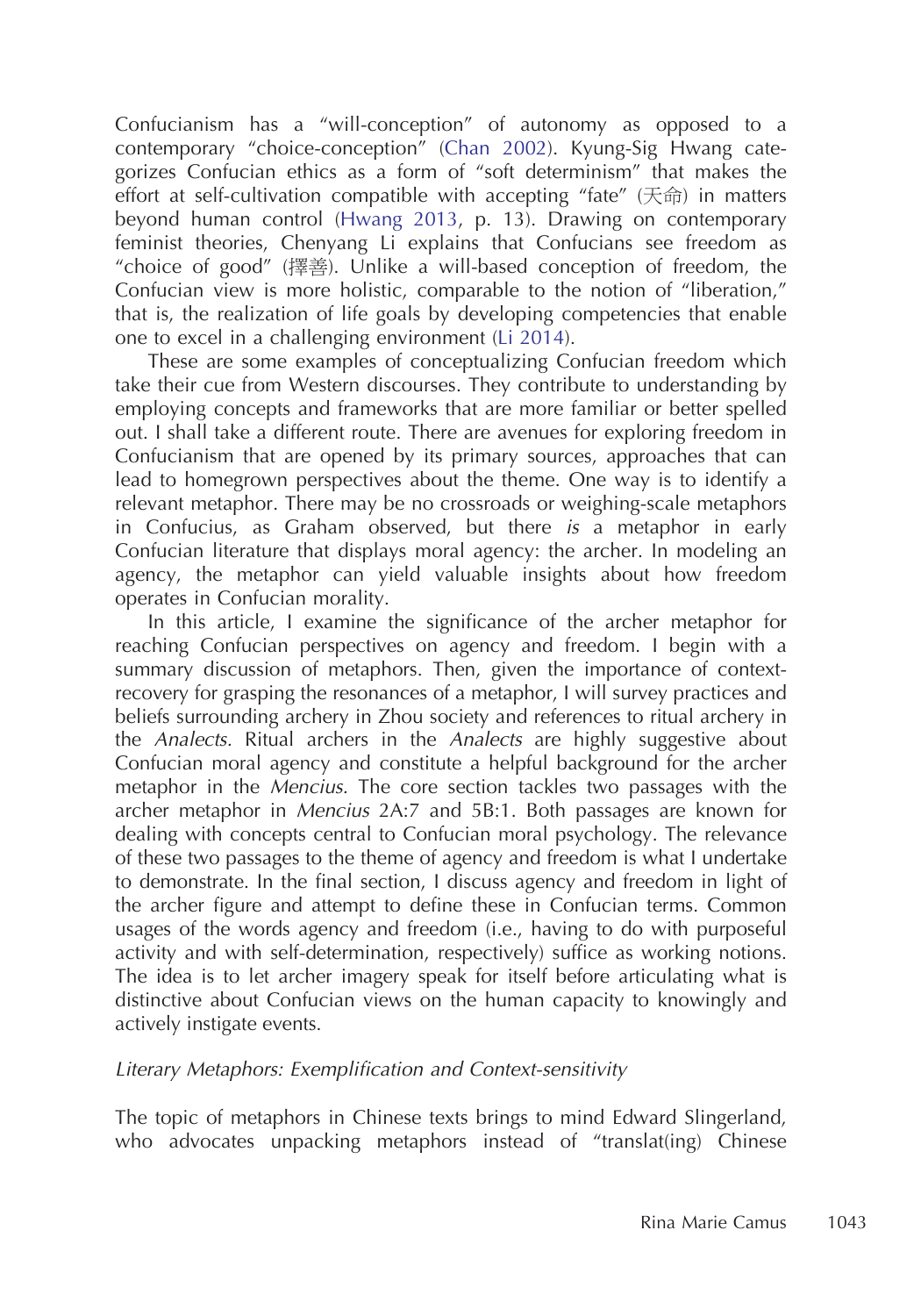arguments into rational propositions that could be modeled by formal logic" (Slingerland 2011, p. 3). This sounds like a good option, at least for navigating agency and freedom given that there are no ready lexical equivalents while there are metaphors that illustrate what the two words are about. An example is the term weighing (權), whose figurative use in Mencius and Xunzi denotes the deliberations of an agent before formulating a judgment (cf. Graham 1989, p. 22; Kim 2014, pp. 14, 16).<sup>3</sup> Mencius<sup>7</sup> agricultural metaphors, for example sprouts  $(\frac{m}{4})$  (2A:6) and flowing water  $(\frac{m}{4})$  (6A:2) analogies, also contribute to the theme by indicating sources of moral agency from within the acting subject (cf. Nivison 1996, pp. 85, 99–100; Brindley 2010, pp. 64–68). The archer figure, in turn, has received little attention. As a representation of the moral agent, it can give a more complete picture of agency and freedom in Confucianism. In this section, I explain the metaphor theory that grounds my study in order to show how the metaphor can do the job of expressing robust concepts of freedom and agency. I follow literary metaphor theory, which, compared to cognitive linguistic approaches, offers a richer, more accessible account of the context-dependence of figurative imagery.<sup>4</sup> Attending to the resonances of a metaphor, which derive from the culture and milieu of its users, is a strategy that is crucial for my intent to arrive at homegrown perspectives. My discussion focuses on the perception of similarity and the mechanism of exemplification.

Scholars of literary metaphor follow the lead of Aristotle in taking metaphors to be "the contemplation of semblance between things," which motivates a "transference of names" between things that are alike.<sup>5</sup> The expression "bloom of youth," for instance, posits a similarity between young people and fresh flowers and applies a word associated with flowers to describe the attractiveness and vitality of the former. The construal of similarity between things thus paves the way for lending appellations. The matter explains the lexical function of metaphors, that is, their ability to expand the standard resources of a language by stretching the application of terms (Sticht 1979, pp. 474–478; Stern 2000, pp. 190–192, 319). Metaphors thus allow us to speak about themes without using specific terminology. For example, the quintessential ideogram dao 道, meaning road, is sometimes a surrogate word for morality in Chinese texts and gives the sense of a doctrine, behavior, or person having the right course in accord with revered antiquity.

Interestingly, metaphoric utterances are hardly mere statements of similarity. They do more than state that two objects are alike but actually make assertions about their themes. For example, when Jacques in Shakespeare's As You Like It muses that "all the world's a stage," he does not simply mean that "the world is like a stage" but asserts through the metaphor that the world, like a stage, is a place where different people come together, each with a role and allotted time. The expressed similarity in a metaphoric statement "A is (like) B" is thus a gateway to what an image is meant to convey about a subject. The matter has bearing on the cognitive content of metaphors. Analytic denigrators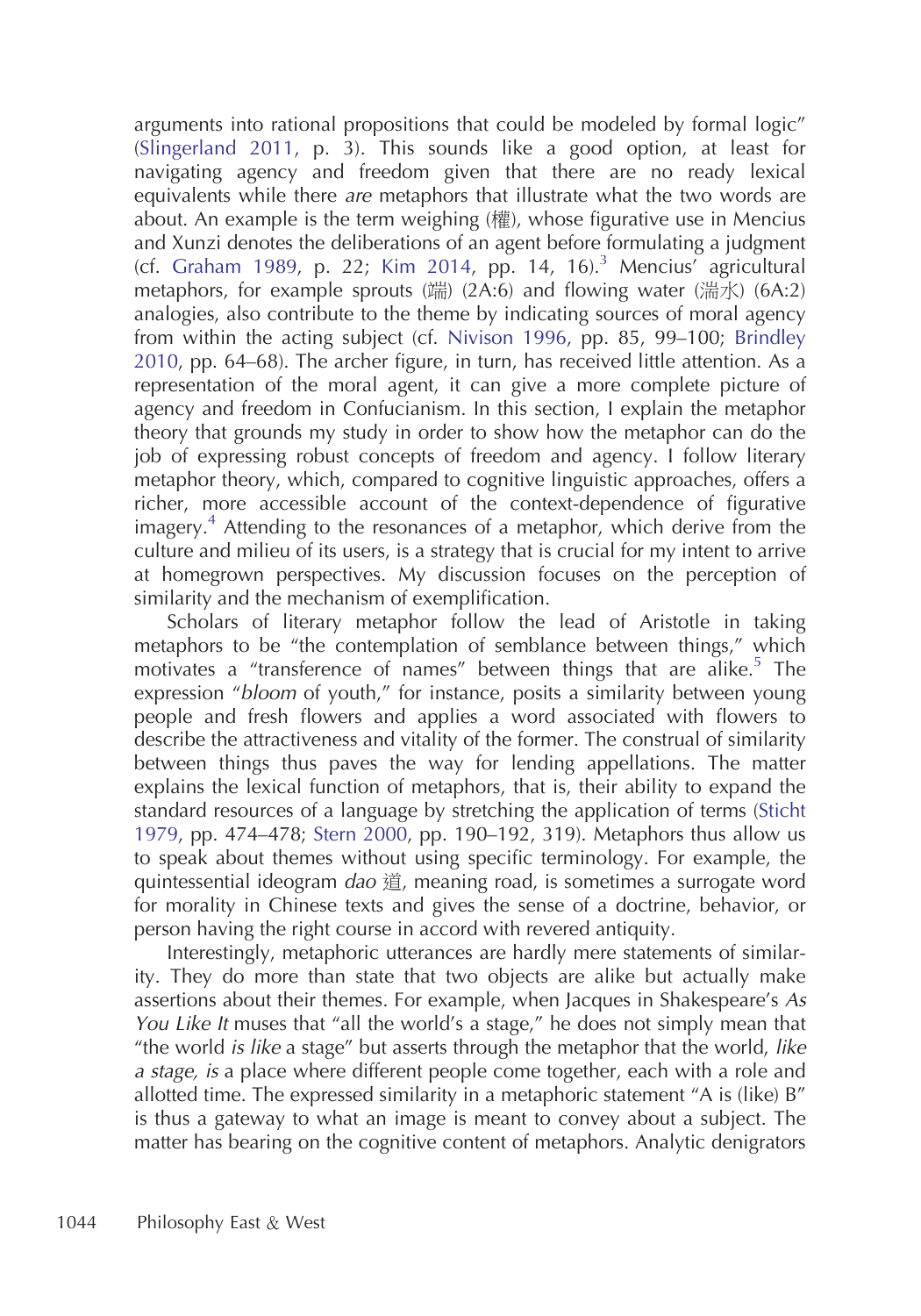of metaphor are put off by the difficulty of paraphrasing metaphors into literal speech, the standard form of expressing knowledge. Whether or not metaphoric utterances can be paraphrased, however—and it is easy to acknowledge that they are at least partially translatable to propositional terms (cf. Reimer 1996, p. 19)—they are "truth-valued, express propositions, and can be used to make assertions" (Stern 2000, p. 24). In practice, we make inferences from metaphors and can evaluate the adequacy of analogies they present to us. Being optimistic about humanity, we may reject Hobbes' view that "man is wolf to man" and prefer instead the idea that "all men are brothers" (Analects 12.5).

Notice from the examples that metaphors work by exemplifying features that the speaker would have us attend to. Metaphors are effective in the measure that the aspect of likeness is exemplified by the term used metaphorically (Ortony 1979, p. 93; Stern 2000, pp. 112, 153). Exemplification is key to understanding how metaphors disclose the speaker's view about a theme. It also brings out the importance of context for understanding metaphors. Exemplified features are matters that come to mind when an image is invoked: properties that are salient, typical, normal, or customary about a thing. Intriguingly, what a thing exemplifies need not coincide with bare facts or dictionary meaning (Searle 1979, pp. 79–80, 84). Exemplified features are determined by a shared experience and habit of perception, neatly expressed by a scholar of metaphor as a "socially shared way of thinking" and what is "publicly accessible" to users of a metaphor (Stern 2000, pp. 107, 121, 131–132). The sun, for instance, inspires a whole lot of figurative speech, from Plato's allegory of "Being" to Romeo's "Juliet is the sun" to Annie's "the sun will come out tomorrow." These examples cast aside the fact that the sun is a hot ball of gas and appeal instead to our experience of it as an object high above us, a source of light and warmth that marks the beginning of a new day.

Compared to the sun, archery is a phenomenon with more culturespecific features. In China it was not only a sport but a form of ritual practice. With metaphors such as archery, one would have to scour through the socio-historical context in order to catch hold of its significance. Herein lies the context-sensitivity of metaphors. Images invoked in metaphoric speech call to mind a vast network of thoughts and associations: perceptions and beliefs, memories and practices that a culture attaches to an image.<sup>6</sup> While it is impossible to reconstruct the point of view of past traditions, I intend nonetheless to make use of clues in the text and what can be recovered from history when reading passages with the metaphor.

Finally, metaphors generate perspectives of their subjects. When a speaker alleges a similarity between A and B, he invites us to view B from the angle of similarity with A. The idea of perspective likewise touches on the cognitive content of metaphors and helps explain the usefulness of archer imagery for understanding Confucian freedom and agency. A perspective is a structured, summary view of a subject. A metaphor presents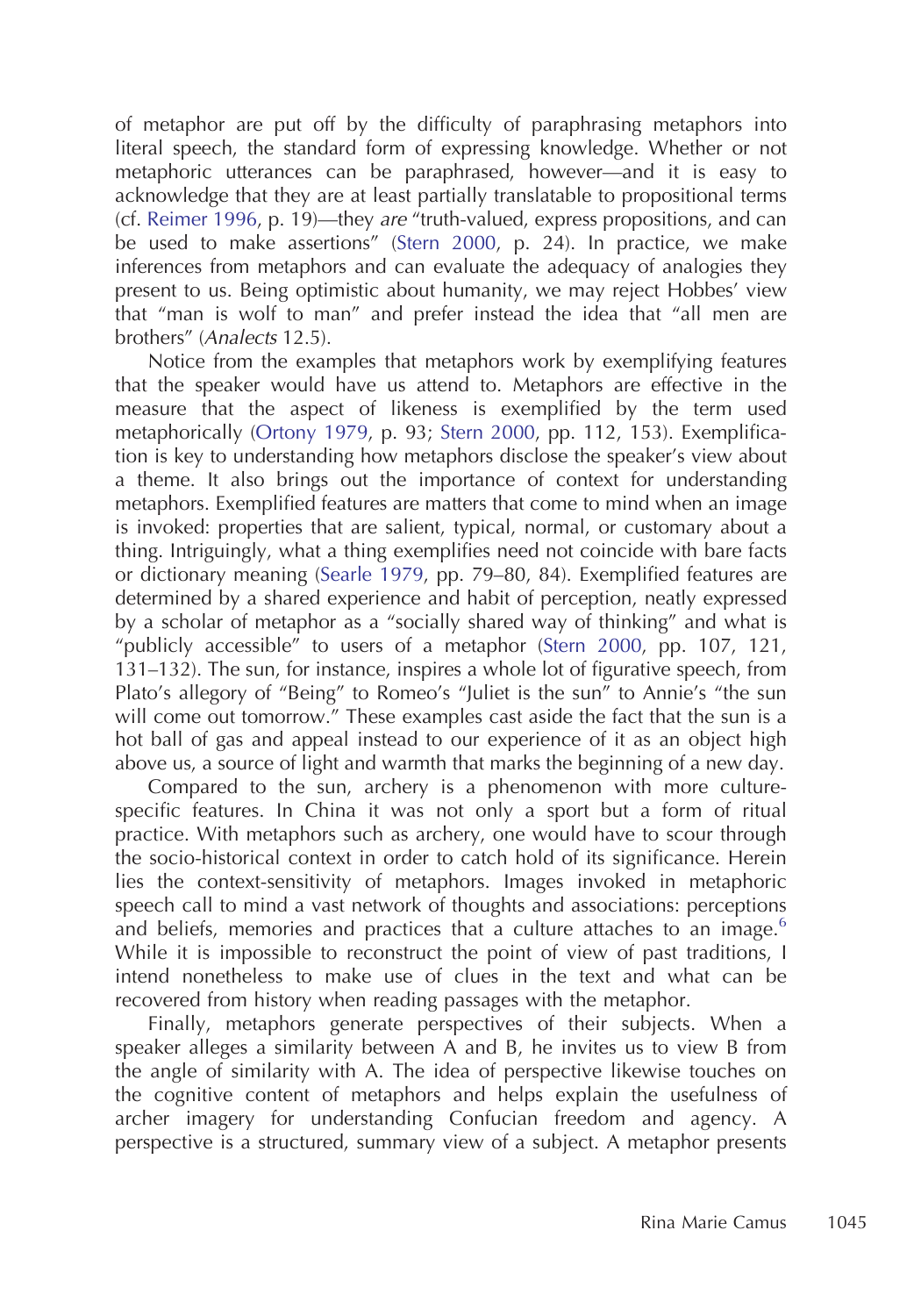analogous features of its subject in a consolidated and holistic manner mirroring the way that features of the phenomenon used metaphorically are related to each other. Seeing moral agents as archers allows us to make inferences from the alleged similarity. Following the thread of the analogy will help us see characteristics of agency and draw implications about freedom from a Confucian perspective. Given that image choice and manner of use depend on the speaker, perspectives generated by metaphors point us to the speaker's beliefs and reveal what is salient for him about the subject (Moran 1989, p. 110; Black 1979, p. 29).

My discussion leaves out much that is of interest concerning metaphors, but it suffices to explain the potential of the archer metaphor for disclosing how agency and freedom play out in the Confucian view of morality.<sup>7</sup>

### Confucius the Archer and Gentlemen Archers in the Analects

We are not accustomed to thinking of philosophers bearing weapons—for instance, Socrates as hoplite warrior, or Confucius as archer.<sup>8</sup> If these facts about them caught our attention when reading early texts, we probably did not give them import for their roles in intellectual history. To their followers, however, their manner of wielding weapons showed forth their character and gave weight to their teachings.

Confucius used his instrument under circumstances very different from Socrates. He "did not use nets when fishing, nor shoot nestling birds" (Analects 7.27). We can glean from this that Confucius was a competent archer given that bird-hunting requires shooting proficiency. More telling still was Confucius' use of the bow in ritual ceremonies.

Confucius did not presume to be a sage but declared himself a "teacher and lover of antiquity" (cf. Analects 2.1–2; 2.11). In light of Zhou tradition, Confucius would have used the bow when instructing followers about the ancients. As a ruist, he would have seen to the proper celebration of ceremonies. The bow was an important instrument in a number of Zhou rituals and customs. Rulers and aristocrats of the first dynasties were evidently hunting enthusiasts until Mencius' day.<sup>9</sup> Archery relics in Bronze Age sites attest that the bow was a prestige weapon. The fact is also corroborated by frequent references to archers in transmitted literature. The Zuo Zhuan 左傳 depicts aristocrats as chariot-bound archers who, in some stories, are presented as models for their gallant use of the bow and behavior in battle.<sup>10</sup>

Confucius acknowledged the need to be equipped for war but obviously did not take warfare to be his area of expertise (Analects 12.7; 13.29–30; 16.2). Instead, he made it his affair to revive the legacy of the ancients. From abundant allusions to archery in the *Shijing* 詩經, two ceremonial events stand out: ritual shooting contests and solemn sacrifices to ancestors. A handful of poems supply us with graphic details about the first.<sup>11</sup> Organized for the entertainment of royal guests, a sumptuous banquet was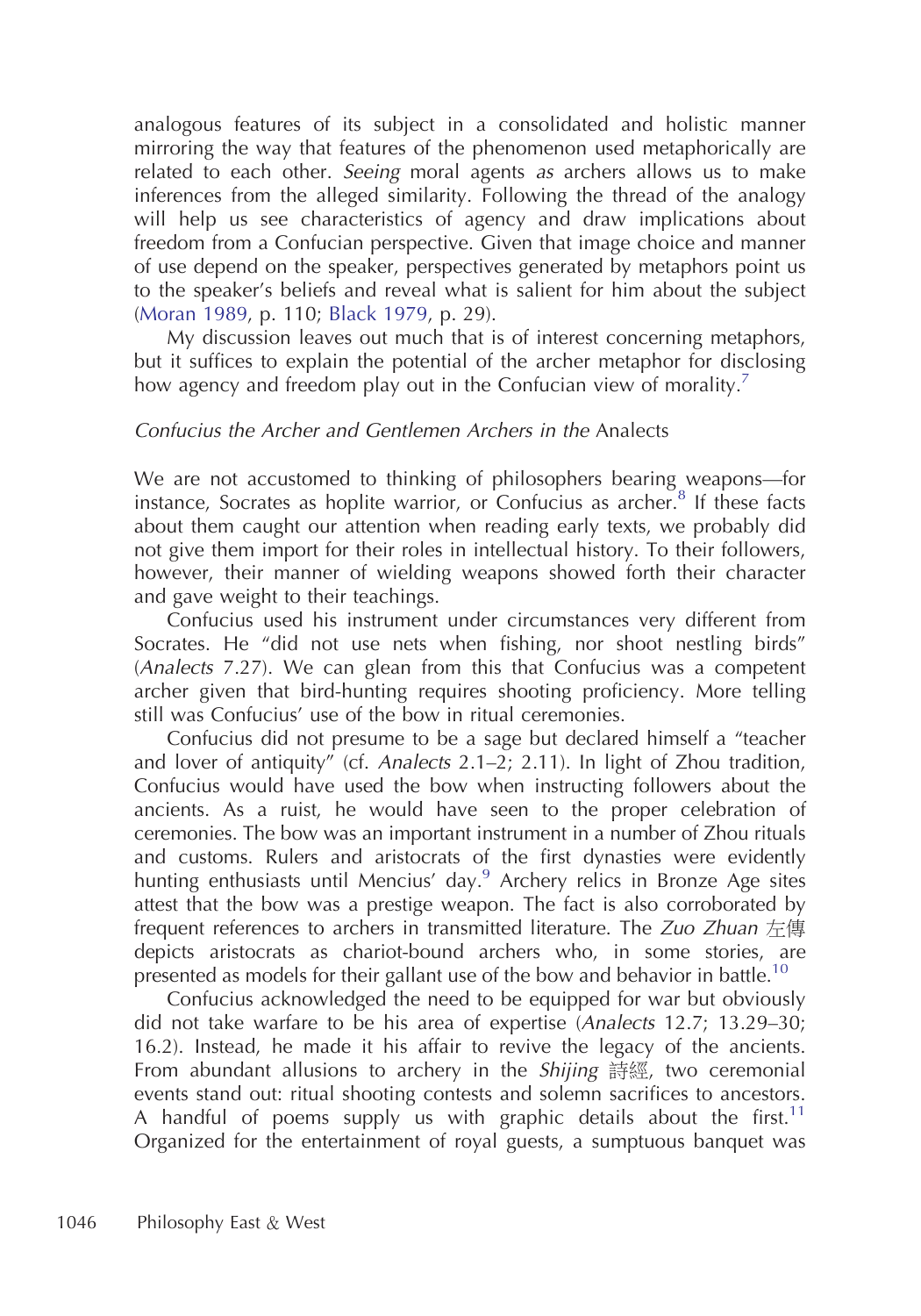served while an orchestra played and prompted archers in their movements. Clearly, ritual archery was "not merely about (hitting) the target" (Analects 3.16) since participants also proved themselves in bearing, conduct, and ritual mastery. Deferential bows and sharing of wine are mentioned in Analects 3.7 as details of protocol. The Yili's 儀禮 elaborate description of shooting contests corroborates this and indicates, too, that self-checking was typical of archers: they checked their postures for alignment with the target and zealously observed "a standard shooting stance" supposedly inherited from the ancients (Selby 2000, pp. 63–64).<sup>12</sup> An expert on Chinese archery, Stephen Selby links the practice of adjusting one's feet to the proper stance with the character zheng  $E$ .

As for the second event, the *Shijing* alludes to a solemn ceremony in which a select group of young men accompanied the sovereign in honoring ancestors with a dance imitating their deeds in battle. Edward Shaughnessy is convinced that the Zhou Odes were chanted during the performance and describes the ritual as a "martial song-and-dance suite" with movements symbolizing the conquest of Zhou (Shaughnessy 1997, pp. 165–169, 178, 180). Richard Rutt expresses a similar view in stating that "archery was practiced with stylized stance and gestures, a kind of chivalric choreography described in the Book of Odes" (Rutt 2002, pp. 13, 21, 354). He adds the interesting detail that these sacrifices had ritualists in place of priests to prompt participants in the sequence.

It is plausible that Confucius wielded the bow under such forms of ritual. We know from the Analects that he was enthralled by the Succession Dance  $\left(\frac{2\pi}{10}\right)$  and regarded the Martial Dance  $\left(\frac{2\pi}{10}\right)$  as beautiful and worth propagating (Analects 3.14, 25; 11.11; 15.10). Meanwhile, passages 3.7 and 3.16—to be discussed shortly—indicate that some form of Zhou custom involving the bow was known to Confucius and his contemporaries.

Speaking about archery in early China, a belief that was prevalent by the Warring States period was that an archer's *de* 德, or virtue, could be observed from shooting (射箭觀德).<sup>13</sup>De originally denoted a quality of able rulers in the early classics but came to mean more in the Analects. While Confucius believed that moral dispositions could be observed externally,<sup>14</sup> there is no explicit mention of shooting skill as a manifestation of de. Neither does the thought obtain from passages about archery in the Analects, particularly 3.7 and 3.16, both to be discussed shortly. Instead, Legge's conservative remark about these passages seems sufficient: the ancients "made archery a discipline for virtue" (Legge 1971, p. 160). The thought is consistent with what Mencius claims about education in antiquity, namely that archery was an important component of education in the first dynasties, and "its purpose was to enlighten about human relations" (皆所以明人倫) (3A:3).

These shed light on the special appeal that archery had on early Confucians. We can settle on the assumption that archery was closely associated with the ancients, with rituals, and with learning. These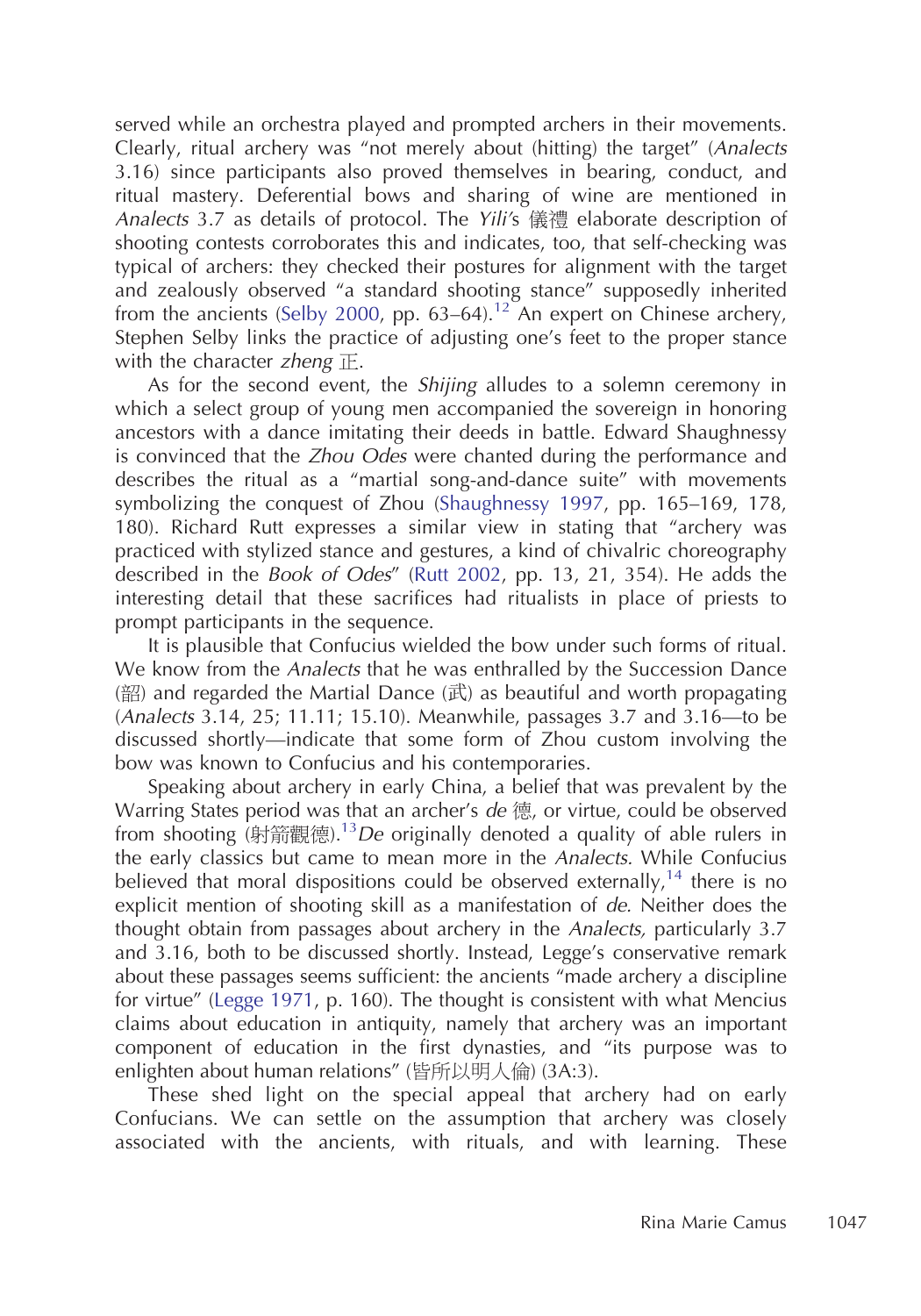associations resonate strongly in passages about ritual archery in the Analects.

Two passages in the Analects refer to ritual archery. Some translators treat these passages as metaphorical (e.g., Waley 1989; Slingerland 2003), although it is possible that they were plain statements commending aspects of the ritual. Whether literal or figurative, both passages have metaphoric character in presenting archers as models of exemplary conduct. There is a clear analogy between ritual archery and self-cultivation.

The first passage describes how archers behave toward each other in a shooting match:

子曰: 君子無所爭, 必也射乎! 揖讓而升, 下而飲, 其爭也君子。15There is nothing that gentlemen compete over; if at all, it is in archery. They bow when ascending (the shooting platform) and upon descending drink (together)—such competition is truly of gentlemen. (3.7)

These lines specifically mention saluting and sharing drink, ritual norms that evidently put competition in check and promoted camaraderie. The gestures show concrete ways that archery might have served as a training ground for nourishing relations.

The theme of the passage is the competition of gentlemen, or *junzi* 君子. It is worth pondering the fittingness of ritual archery as a paradigm for how gentlemen compete. How is a student or scholar  $(\pm)$  of the Way like an athlete expending energy and striving to get ahead of others? The comparison between the two is rich in that the more we think about it the more similarities surface. First, archery epitomizes benign rivalry. In a noncontact sport, getting the upper hand does not entail inflicting injury on fellow players. So, in moral striving, cultivating oneself does not involve harming others. Rather, the more one cultivates oneself the more it is an advantage for others. Passage 3.7 can be brought into relation with a host of passages in the Analects that describe the junzi as self-effacing. Ritual gestures of bowing and sharing wine exemplify the junzi's commitment to be *ren* ( $\Box$ <sup>16</sup>

Another characteristic of archery analogous to moral striving is how success in non-contact sports rests more palpably on the effort of individual players. Since they do not curtail each other's movements and external conditions are the same for all, each player bears more fully the brunt of the outcome. Performance depends on each one's ritual mastery and shooting skill, which, in turn, depend on one's earnestness in training. Ritual archery thus underscores the responsibility of students for progress in the Way. In moral striving, the greatest obstacle is neither a more powerful opponent nor adverse circumstances but a "self" that does not want enough, stops halfway, or is lured by ends not consonant with the Way (cf. Analects 4.6, 6.12, 7.30, 9.31). The image of ritual archers in competition is thus a neat paradigm for the junzi's effort and dedication to self-cultivation. Note that as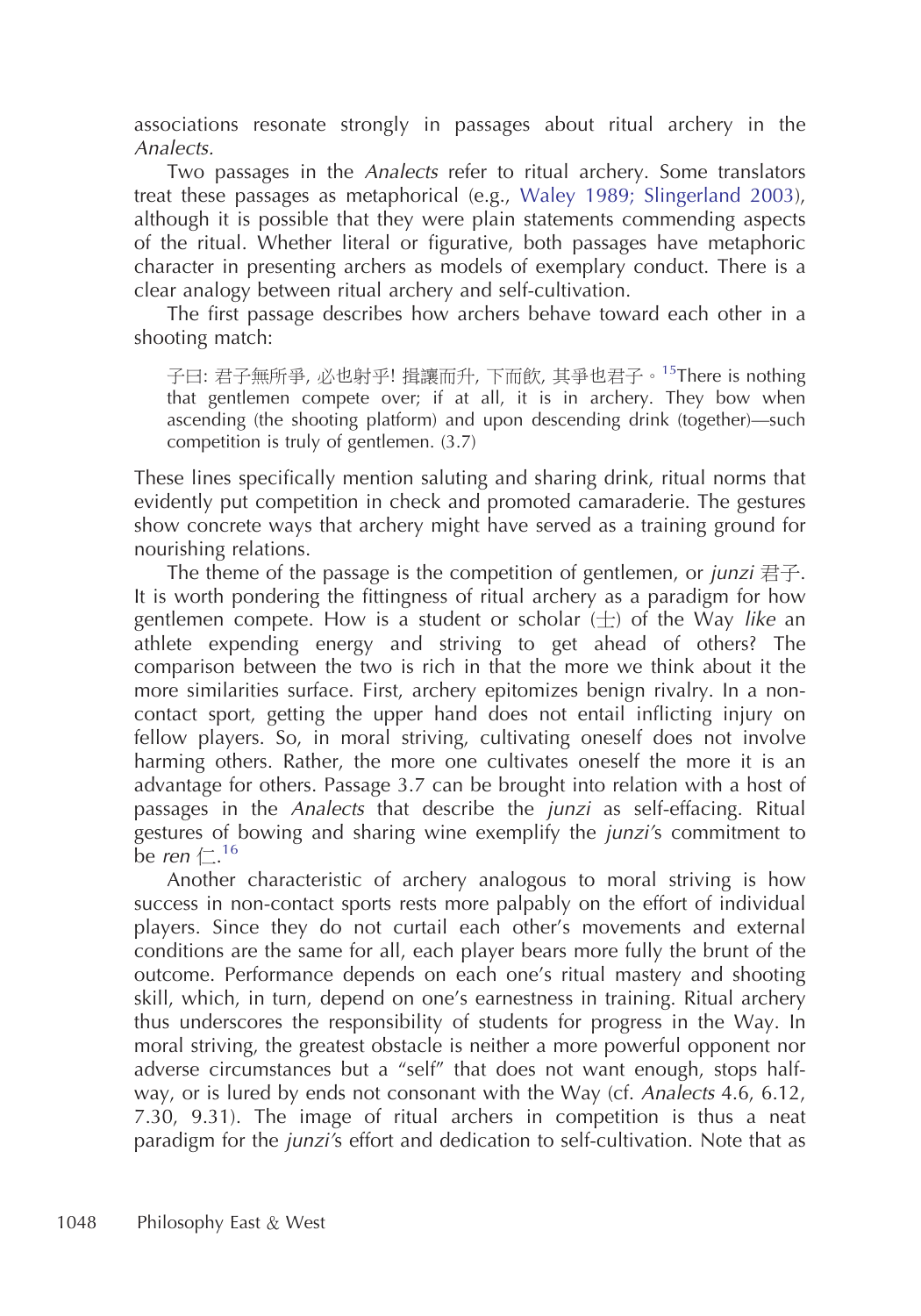a ritual archery was not only analogous to self-cultivation but was itself a form of self-cultivation.

Hence, two parallel struggles take place in ritual archery: the physical feat of hitting the target and the struggle to cultivate the self. The second passage from the Analects decidedly gives weight to the second:

子曰: 射不主皮, 為力不同科, 古之道也。The master said, Archery is not primarily about the target, since strengths vary. That was the Way of the Ancients.

Here, Confucius holds up non-emphasis on the target as a characteristic of ancient archery that is worth emulating. He does not say that shooting is not important but merely approves "not making it the chief concern" ( $\overline{A \pm B}$ ).<sup>17</sup> The motive given for de-emphasizing hitting the target is disparity of strength  $($  $\pm$  $)$ ). Ritual classics supply us with details that explain the matter. Archery was fought in pairs consisting of young and elderly archers. Junior archers presumably fared better in shooting while senior ones thrived in ritual mastery. Not making scores on the target the chief criterion in archery appears to be a norm for the benefit of elders—yet another instance of ritual deference along with bowing and sharing wine.

It is easy to see how archers "who do not make the target their chief concern" (3.16) has implications consonant with "non-contending" archers (3.7). Both passages shift attention from target-hitting and focus instead on other-regarding details of ritual behavior. The passages do not directly deal with agency, but their depiction of *junzi* as ritual archers is highly suggestive of the Confucian view of agency. Ritual archers in 3.6 and 3.17 display the dispositions and behavior of a moral agent. Just as the hallmark of archers is self-effacing behavior, the gentleman is one who exerts himself to become ren. The two passages thus suggest the following points about Confucian agency: first, that it is honed through ritual practice, represented by archery; second, its overarching goal is ren, symbolized by the gallantry of archers; third, cultivating ren demands effort and determination analogous to that of competing athletes.

In Individualism in Early China Erica Brindley outlines agency in a manner that is at once inclusive and potent, albeit different from current, popular conceptions in the West. Brindley describes agency as "power, authority, and potential associated with and attributed to individuals," and sees it as embracing both passive (or conforming) and active forms of exercising influence (Brindley 2010, pp. xxiv–xxv). Brindley does not discuss the Analects but mentions it in passing as a text that "focuses deeply on the cultivation of individual moral autonomy" (Brindley 2010, p. 1). My discussion of the two passages about ritual archery in the Analects supports Brindley's view. There is more on her claims in the concluding section. For now, we can establish that archers in observance of ancient rituals are real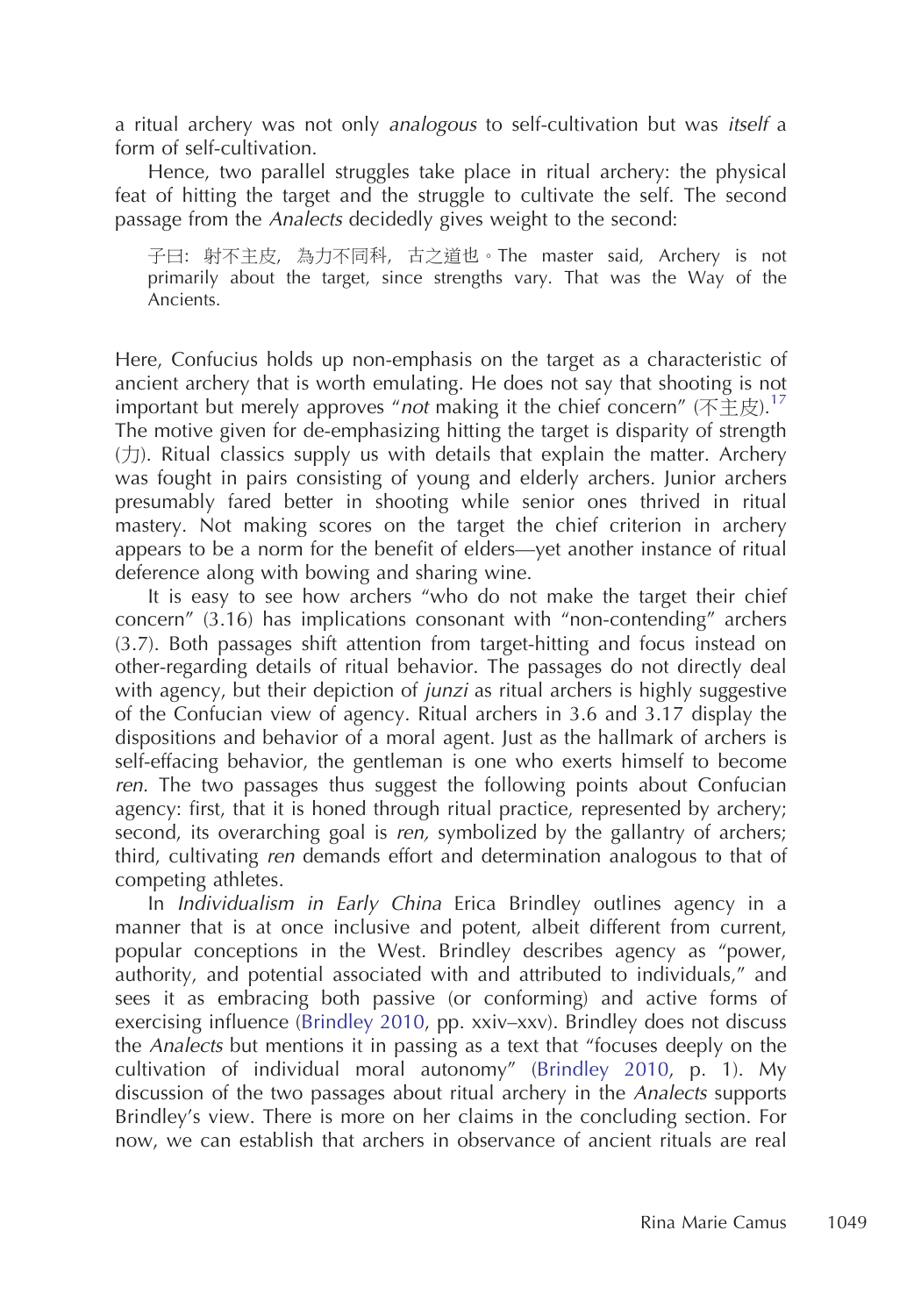players and determinants of their performance. In the moral realm, this translates to agents who follow the Way with intent and effort through engagement in self-cultivation.

## The Archer Metaphor in the Mencius

Compared to the Analects, archer imagery in the Mencius is more frequent and developed. In some passages the archer is a legendary champion by the name of Yi 羿 (4B:24, 6A:20, 7A:41), in others an abstract figure. I focus on two passages where the archer is clearly a figurative representation of the moral agent, or junzi. To preempt, Mencius pictures archers in the act of shooting. This seemingly contrasts with the Analects, where archers exchange friendly gestures and do not make the target the main concern.

Mencius 2A:7 quotes Confucius about ren being what is beautiful in a neighborhood and thus should be the chief consideration in choice of dwelling (cf. Analects 4.1). Mencius continues that ren is the highest conferment by Heaven and is itself a secure dwelling. At this point, Mencius invokes the image of an archer:

仁者如射, 射者正己而後發。發而不中, 不怨勝己者, 反求諸己而已矣。The person who is ren is like an archer: the archer aligns himself before discharging (arrows). If he does not hit the mark, he does not resent those who outdo him but checks himself (for what needs adjusting).<sup>18</sup>

By comparing the archer to a person who is ren the archer is set up as a model for moral agency. Having an established goal is typical of archers. Analogously, the moral person orients himself toward ren and makes it his utmost objective. Examples from passage 2A:7 are choice of "trade" (術), where to take up "residence" (處), and what to regard as "shameful" (恥): these are matters to be decided in view of ren. It is worth noting the following: while Analects passages raise ritual aspects of archery as ren behavior, 2A:7 uses the act of shooting to display the agent's commitment to ren. Ren is the aim that the agent establishes for himself, and he "aligns himself" (正己) and adjusts his posture in order to "hit" (中) it.<sup>19</sup>

An important detail about the moral agent depicted in 2A:7 is that he is not flawless in his attempts. Instead, he is well disposed to correct mistakes. In this, too, archers exemplify moral agency. It was habitual for archers to check themselves knowing that success depended on their own form and skill. The archer who "turns toward himself" (反求諸己) after missing the target thus highlights self-responsibility. The thought is present in the Analects, where examining oneself is a method of cultivation.<sup>20</sup> Meanwhile, the Zhongyong 中庸 associates self-examination with the customary gesture of archers as Mencius does: "as happens in archery so it is with the gentleman; when he misses the center he turns around to inspect himself" (射有似乎君子, 失諸正鵠, 反求諸其身) (no. 15).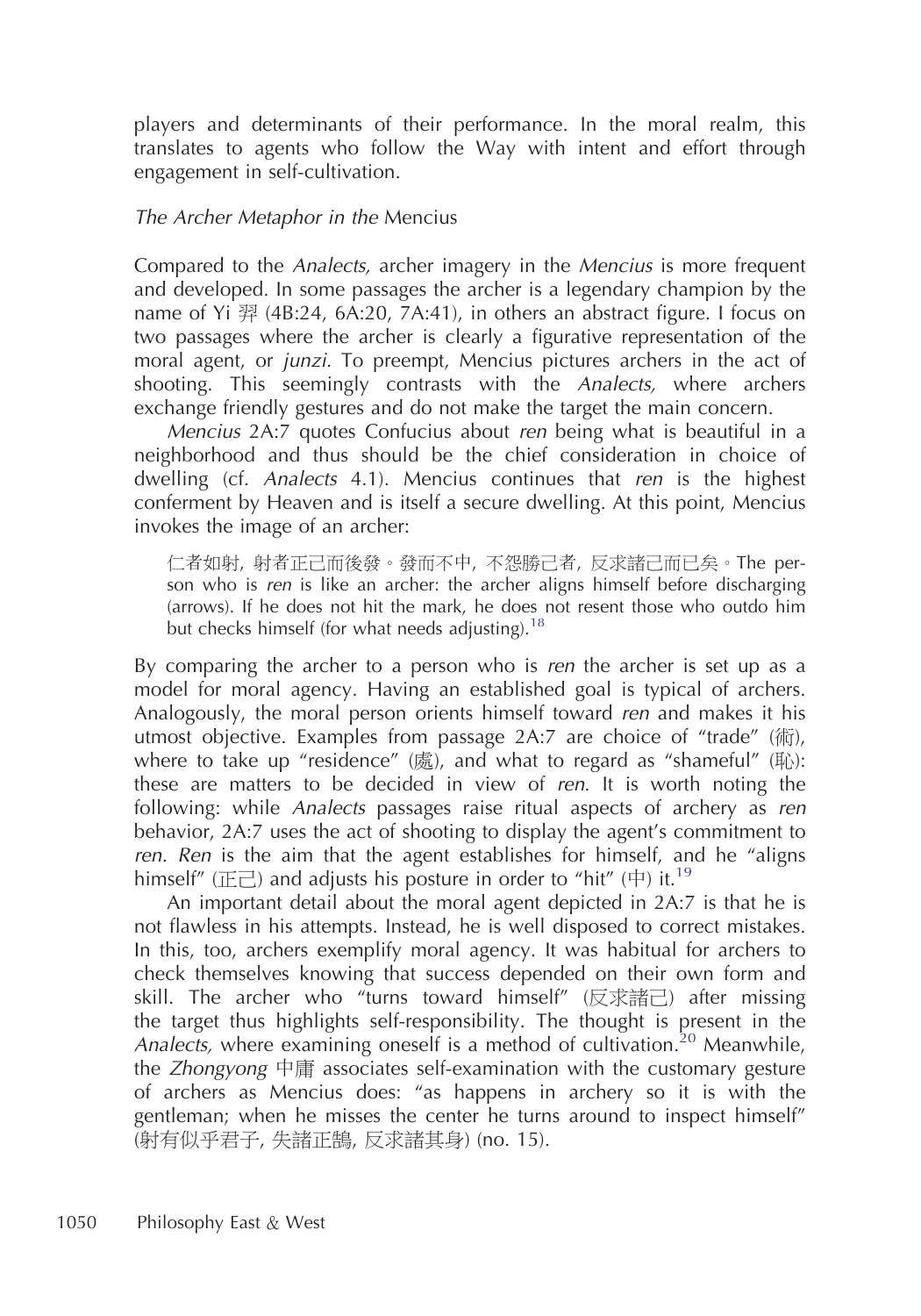The shooting archer of 2A:7 is loaded with implications about the Confucian view of morality as it exemplifies features analogous to agency and freedom. It displays a strong sense of self, autonomy, and responsibility. These, incidentally, are key elements of agency and individualism in Western discourse (Brindley 2010, pp. xxiv–xxvi). The character *ji*, translated as "self," recurs in the passage and is clearly an active subject who cognizes a target, controls his instruments, and is aware of being the cause of the outcome. A robust conception of self is exhibited through the imagery, one who is the "center of power, of consciousness, of action, and of epistemic privilege" (Ames et al., 1998, p. x). The second half of the passage also notes that missing the mark can only be due to oneself so that one rectifies rather than blames others. These words clearly suggest a kind of autonomy that is based on features of one's own effort and is the basis of agency.<sup>21</sup> They further highlight responsibility as a salient feature of agency.

The other passage from the *Mencius*, 5B:1, is about sages  $(\mathbb{E})$ , that is, persons who acted morally in office or in relinquishing office. Mencius names four, the last one being Confucius. Other sages named held high posts, so that, compared to their deeds, those of Confucius seem private and trivial, for example washing rice when departing from Qi and delaying departure from his homeland. This does not hinder Mencius from taking Confucius to be the highest sage, and he uses a combination of metaphors to describe Confucius as moral exemplar par excellence. As in a concert where different instruments sound at appropriate moments, producing harmonious music from start to finish, Confucius acted in a timely manner (時) according to propriety (禮). To this musical metaphor, Mencius adds another one inspired by archery:

始條理者, 智之事也; 終條理者, 聖之事也。智, 譬則巧也; 聖, 譬則力也。由射於 百步之外也, 其至, 爾力也; 其中, 非爾力也。Commencing is a matter of wisdom, concluding is a matter of sageliness. Wisdom is like skill, sageliness is like force. Just as in shooting from a distance of a hundred paces or more, to reach (the target) is a matter of strength, but to hit it is not (accomplished by sheer) force.

Archer imagery in the lines above reveals more about Confucian moral agency by introducing two terms not seen in previous passages: wisdom (智) and sageliness (聖). When we consider what these terms denote in the text, 5B:1 can be seen to have implications close to other metaphoric passages we have seen.

Passage 5B:1 names wisdom and sageliness as qualities of a moral person analogous to the skill  $(\overline{Y})$  and strength  $(\overline{Y})$  of a shooter. Wisdom is in the commencement of a pursuit and is comparable to accuracy  $(\nvdash)$ . Now wisdom in the light of Confucian discourse is the state of mind of one who has cognized the primacy of ren and established it as his objective.<sup>22</sup> A wise person in this way is like an archer whose gaze is fixed on a target and is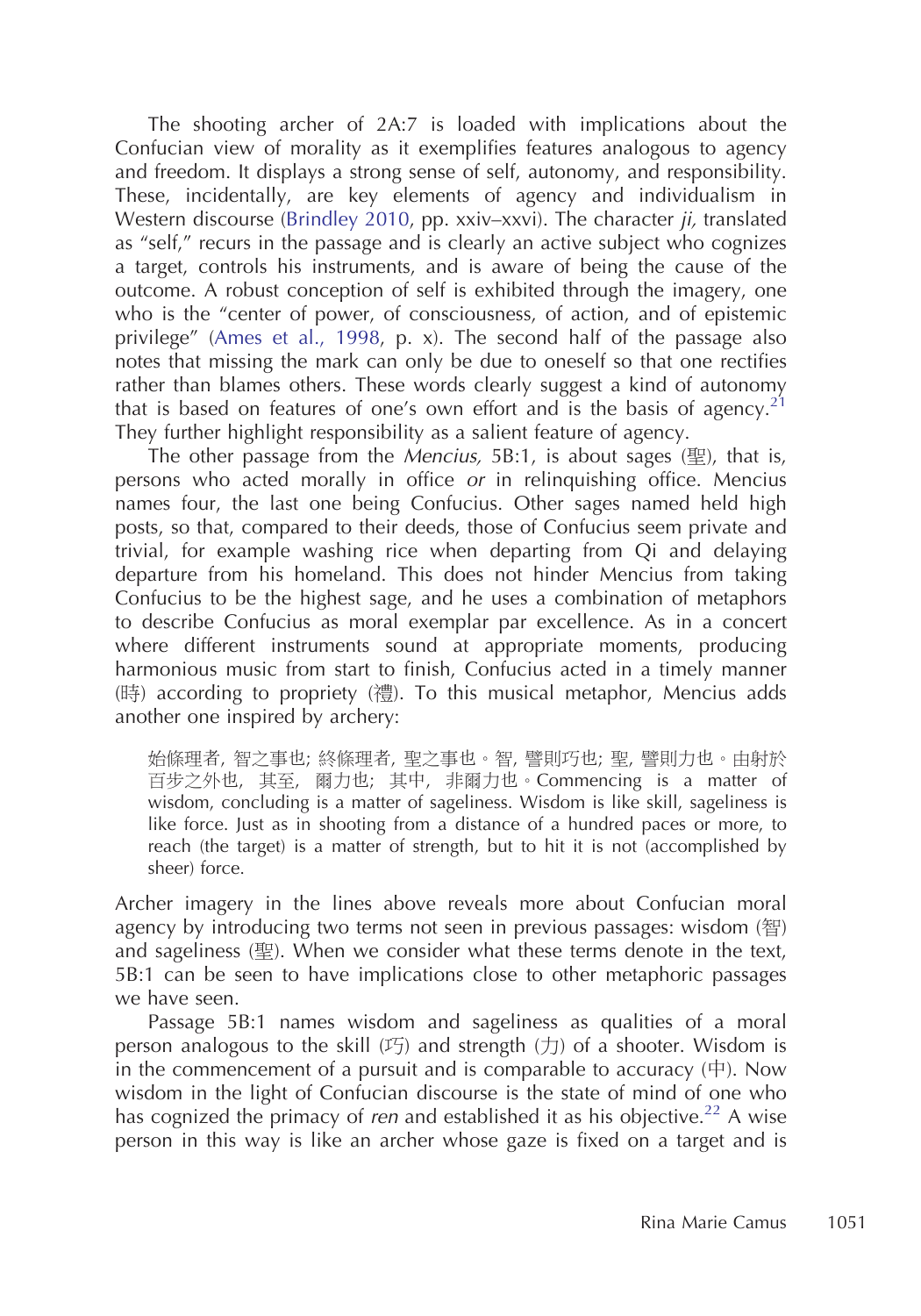strategically poised, ready to discharge arrows at opportune moments. Following the analogy, something else is needed to hit the mark besides skill. That element, which stands for sageliness, is the strength with which archers draw and release bows. The act appears simple in the hands of a trained archer. In reality, however, drawing ancient bows was a feat, and tests of shooting skill in China classified archers according to drawing capacity (Wilkinson 2013, p. 332). Returning to the passage, the proverbial skill and strength of archers highlighted in 5B:1 generates a picture of agents who are committed to and doggedly pursue what is moral, the same idea that, according to my discussion, underlies other passages with the archer metaphor.

Our examination of passage 5B:1 would not be complete without mentioning its relation to a central passage in Mencius 2A:2. Easily one of the lengthiest items in the book, 2A:2 intersects with 5B:1 at several points. Like 5B:1, 2A:2 discusses moral exemplars: ancient worthies (e.g., Bo Yi and Yi Yin, both mentioned in 5B:1), disciples of Confucius, and, of course, Confucius himself. Just as in 5B:1, Confucius is exalted for having all the good qualities of his followers. In Mencius' bold regard, Confucius was "unsurpassed by anyone who had ever lived" (自生民以來, 未有盛於孔子 也). Further, 2A:2 tackles wisdom and sageliness. Passage 2A:2 can shed more light on 5B:1.

The dialogue of 2A:2 is motivated by the question about achieving an "unperturbed heart-mind" (不動心), an ideal that has the sense of being firmly rooted in moral living rather than stoic detachment. At the prompting of an interlocutor, Mencius cites different ways in which specific persons achieved unperturbed heart-mind, one by "cultivating courage" (養勇), another by "cultivating  $qi''$  (氣). At this juncture, Mencius recalls how Zengzi learned from Confucius to cultivate a superior form of courage (大勇) by "examining himself to ensure that all within him was aright" (自反而不縮). By examining oneself one could "preserve what was important," literally "hold on to the arrangement" (守約). Mencius' interlocutor persists in the dialogue and inquires how he came to have an unperturbed heart-mind. Mencius' reply seems to me a sophisticated rewording of what Zengzi learned from Confucius. He says, "grasp your zhi firmly and do no violence to <sup>q</sup>i" (持其志, 無暴其氣). There is much that can be said about the key words of the statement, zhi and qi being loaded notions in Mencian moral psychology. I limit myself here to showing their relation to 5B:1.

It is clear from Mencius' use of zhi that the term designates directing the heart-mind, specifically toward moral pursuits. Zhi is a term of broad semantics extending beyond potential equivalents in English. In early Confucian literature, zhi was closely associated with the heart-mind, and the relationship was envisioned in terms of archery: the heart-mind is the shooter while zhi means a fixed focus or steady aiming at a target (cf. Shun 2004, p. 186; Shun 2014, p. 264).<sup>23</sup> Hence the idea of "fixing one's zhi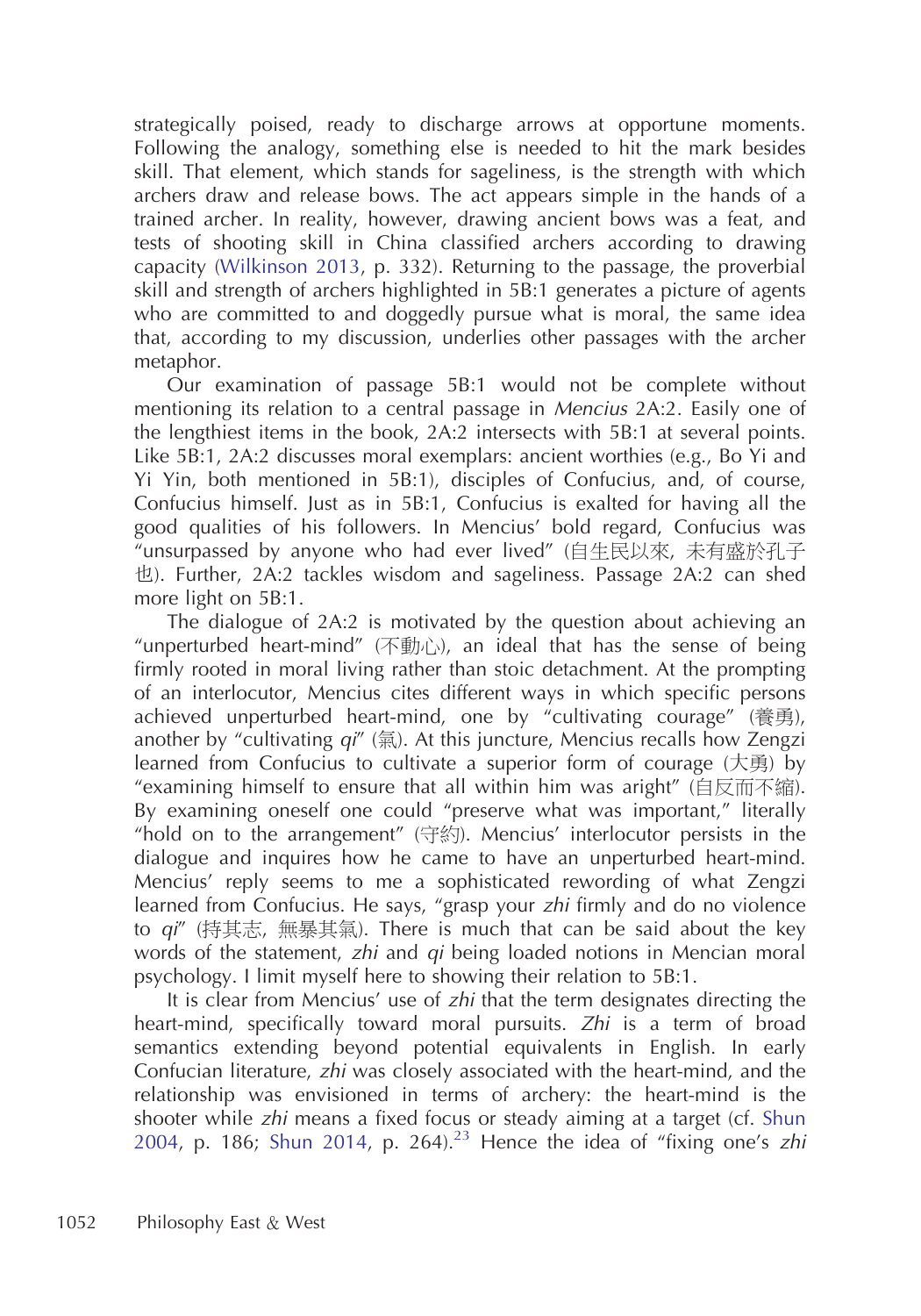upon ren" (志於仁) or upon the Way (志於道), found in both texts.<sup>24</sup> A wellknown expression from Mencius bears the same sentiment, to "focus heartmind and exert zhi<sup>"</sup> (專心至志) (6A:9), which occurs in a passage that uses archery to illustrate wherein depraved characters fail. Meanwhile, qi comes across as the energy or motor for just about any operation, whether organic process or conscious human endeavor. According to 5B:1, moral progress requires not only firm purpose but also robust *qi*. As Mencius explains, *qi* is nourished "by being upright" (以直養) and as long as it is not harmed "supports a person's pursuit of righteousness and the Way" (配義與道). He further notes that analogous to the gradual growth of plants, the development of *qi* cannot be forced but comes with the constant working of good. In light of this, Confucius' claim of being one who merely "learned and taught without tiring" confirms for Mencius that he had reached the mark of wisdom and sageliness. Constant learning and the indefatigable instruction of others showed undivided and steady commitment to ren and proved that he was what he dared not be called: a sage (cf. 2A:2).

With these considerations, we can now take stock of the archer imagery presaged in the Analects and spelled out in the Mencius. With the help of 2A:2, we see how wisdom and sageliness in 5B:1 construe the moral agent as one with an established trajectory and able to persist in such a course, a view intimated in other passages with archer persona. It confirms the centrality of ren as the underlying objective of moral agency. Passage 2A:2 also mentions self-examination as the way to nourish the courage of being able to look squarely at oneself without feeling abashed. The thought finds support in 2A:7, where archers know to check themselves after shooting.

### Agency and Freedom à la Confucius

Having seen the resonances of archer imagery in early Confucian literature, we need not be daunted either by the lack of word-for-word equivalents or by the absence of images that the West customarily associates with agency and freedom. The metaphor evidently offers a good vantage point for understanding Confucian views on the moral experience conveyed by these two words and deserves to be counted among the metaphors of early China "that depict humans as cultivators of their own inherent agencies" (Brindley 2010, p. 63). Early Confucian literature employs the archer figure—his conduct, attributes, and motions—to express thoughts about the human capacity to instigate thoughts, deeds, and endeavors ultimately to determine one's own character and lifestyle. I do not presume to derive a full account of Confucian agency and freedom from the metaphor but believe that it offers clear insights on the subject. In this final section, I probe deeper into Confucian views on agency and freedom guided by the metaphor. I recapitulate what metaphoric passages disclose about moral agency before suggesting how to articulate agency and freedom in Confucian terms.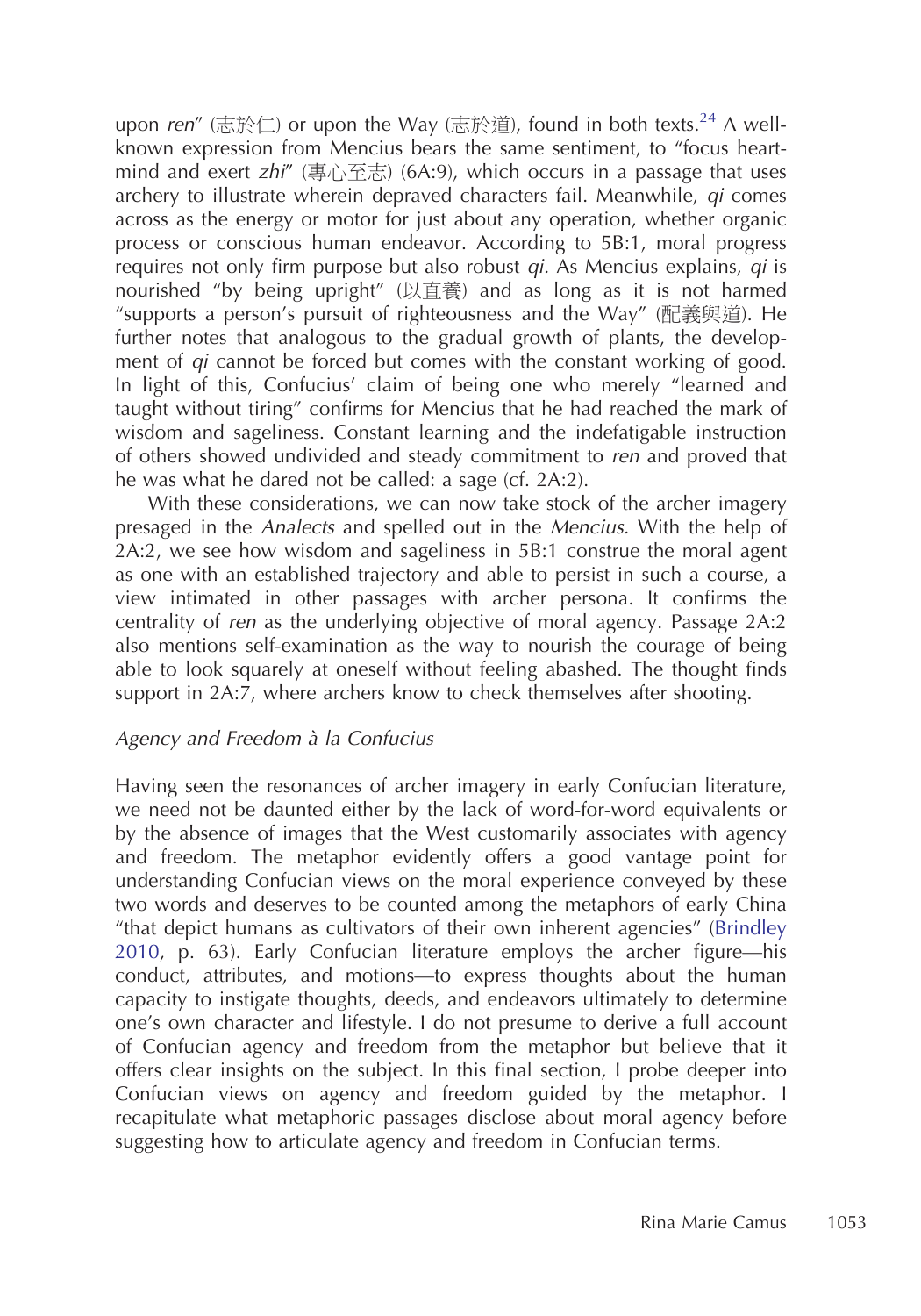The Analects sets ritual archers as a paradigm for *junzi* and highlights selfeffacing gestures. They illustrate how moral agency is empowered through earnest effort at self-cultivation geared toward other-regarding behavior. Mencius frames moral agency in terms of archers in the act of shooting. Aligning one's posture and checking oneself (2A:7) together with the act of discharging arrows that reach the target and are on the mark (5B:1) are archer attributes that exemplify moral agency. Wisdom, symbolized by shooting accuracy, is an indispensable quality of the agent and consists in cognizance of and alignment with ren. Meanwhile, sageliness, symbolized by shooting strength, is the capacity to live perseveringly in accord with *ren*. Mencius powerfully construes the moral agent as one able to establish an overarching direction. Ren is the aim on which attention and energy are focused, and checking oneself manifests responsibility and determination to stay on course.

I now consider how to articulate agency and freedom in Confucian ethics. I am specifically interested in these phenomena as experienced in moral living. In this respect, snoring and sleep-walking (acts of which we are agents) do not manifest moral agency because we do not bring them about of our own accord. A thin conception of agency that informs a prevalent approach in the West is the capacity to perform intentional acts.<sup>25</sup> This conception is squarely matched by the depiction of the moral agent as an archer with a target to which he directs body, instrument, and ammunition. In keeping with the imagery, and bearing in mind the close link between the heart-mind and zhi, agency in Confucian parlance can be expressed as the capacity for activity ensuing from the heart-mind. Agency in Western discourse tends to be viewed in terms of concrete acts or events performed by a knowing and willful agent. The Confucian perspective differs in that it contemplates agency in terms of a continuum of activity or way of living that is in line with an overarching goal. Confucian agency, in other words, is spelled out in long-term actuation, in the series of motives and actuation that spring from the orientation of the heart-mind.

The heart-mind in early Confucian literature is the locus of a broad range of specifically human abilities such as reflecting, judging, moral evaluations, deciding, and compassion.<sup>26</sup> Over and above these functions, the archer metaphor highlights the ability of the heart-mind to manage impulses and direct or focus energies toward specific or overarching pursuits. This crucial function of the heart-mind is expressed in the concept of zhi $\pm$ . Although not synonymous with agency, zhi is very much a part of the Confucian account of purposeful activity. In this regard, Joseph Chan is right to bring in the concept of zhi when explicating Confucian freedom. However, construing zhi as an analogue of Western free will does not do justice to the term; neither does it capture specifically the Confucian view about the human capacity for self-determination. To be sure, zhi denotes a phenomenon similar to free will and makes for a plausible translation in certain passages.<sup>27</sup> As mentioned, *zhi* is depicted in Confucian literature as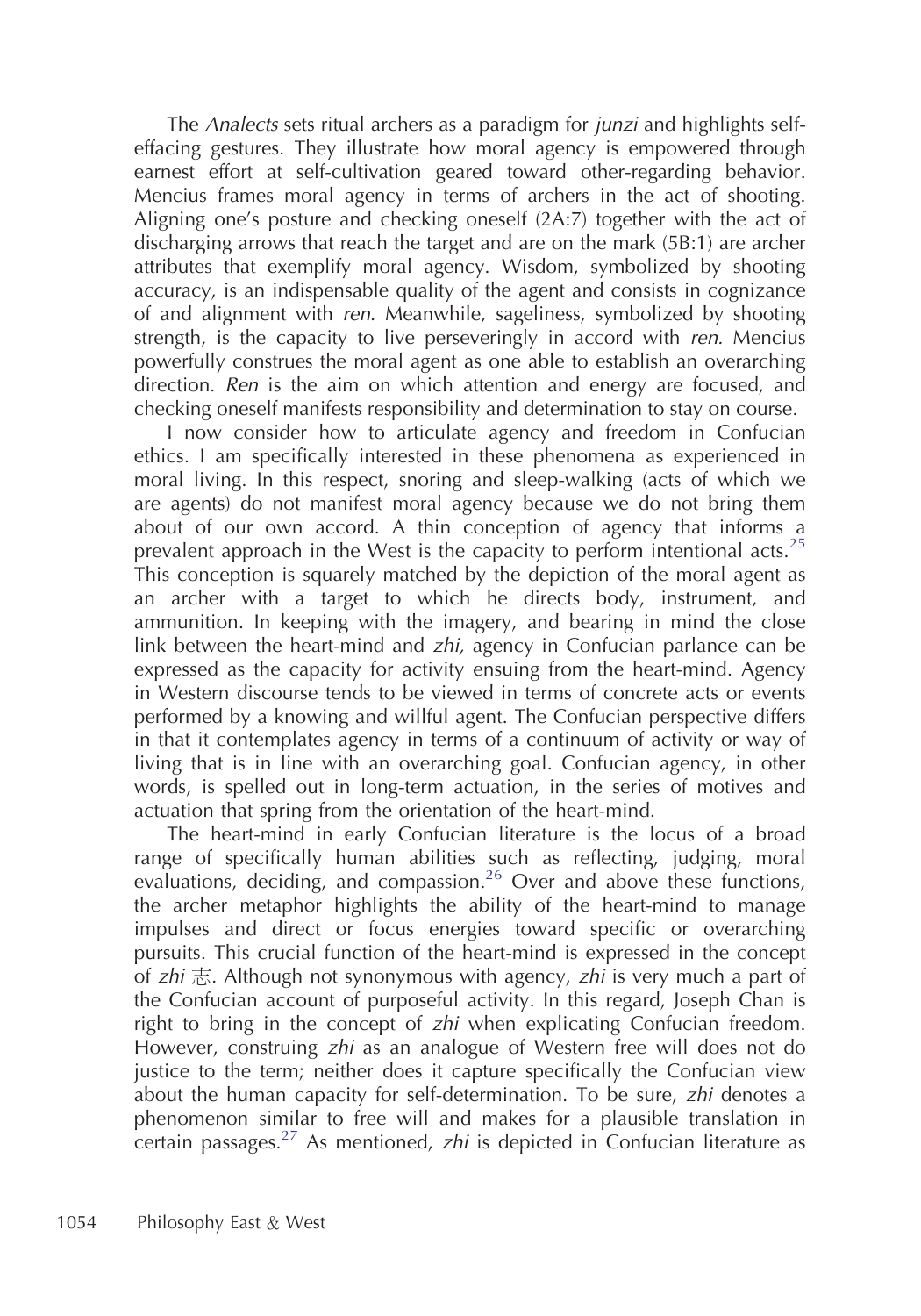the direction or course of the heart-mind. In Western discourse, free will is thought of as having no direction of its own but following reason—if not desires, sentiments, or instincts, which are candidate arbiters of behavior in theories of action. In contrast, zhi is inextricably valenced. It is not construed as a parallel force to other faculties, superior or inferior. Instead, it is a power that ensues from the heart-mind and bears in its course and configuration that which the heart-mind cherishes. Further, free will is customarily thought of as being exercised in matters that are within an individual's control or possibilities. Zhi in contrast is not only channeled toward things within one's sphere of influence but also can extend to wishes and aspirations (cf. Analects 5.26). More importantly, zhi is not purely volitional but involves a plan or intention that one harbors. As such, it has a cognitive element and is a result of reflective activity (cf. Shun 2014, p. 266).

It is a common observation that the Confucian view of individuals is inextricably relational: family, social, and even cosmic roles figure importantly in the constitution of the self. Given the nature of the aim of moral agency, ren, it could hardly be otherwise. Along these lines, Erica Brindley highlights interdependence and interconnectedness as characteristics of individual agency in early China, which she contrasts with isolated and radically autonomous notions of self (Brindley 2010, pp. 129–130). At the same time, Brindley makes out a thick notion of agency when describing early Chinese autonomy as one that "grants individuals the freedom to make decisions for themselves and to shape the course of their own lives to the fullest degree that they can and should—all from within a complicated and rich system of interrelationships" (Brindley 2010, p. xxvii). Brindley's words strike me as literal propositions that can be deduced about agency and freedom from the metaphor.

Agency and freedom come together in moral practice, and I have treated them conjoinedly for most of this article. I now focus on freedom. As stated, a thin conception of agency as the capacity for intentional acts can be expressed in Confucian terms as activity ensuing from the heart-mind. Now freedom is distinguished from simple agency as being a fuller or more perfect exercise of agency. To illustrate the point, handing over one's purse at gunpoint is an act of which one is truly the agent, but it is not a free act. Although the victim performs the deed consciously and applies her own power to deliver the item, the act is "not of her own choosing," which is what freedom adds to agency. Acting as one chooses is a decidedly Western conception of freedom, one which tends to lay stress on the absence of external constraints that impede one from doing as one wished. The picture we have of freedom, or full agency, from the archer metaphor has a different emphasis.

Archer passages consistently focus on what goes on in the agent and appear less concerned with external constraints for exercising agency. On this note, Confucian ethics is not inclined to regard ritual norms (禮) and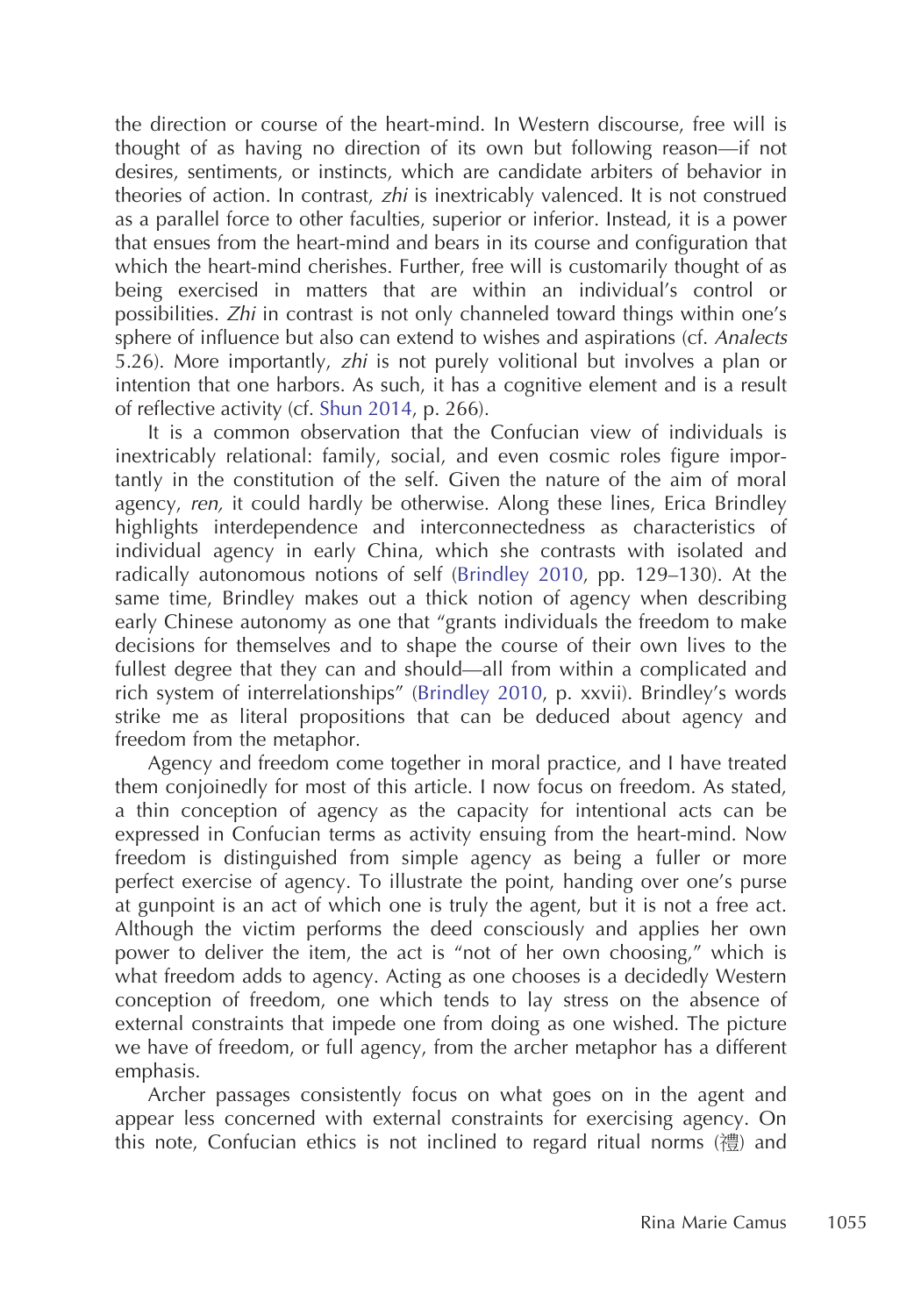social expectations from one's role as curtailments to self-determination. Returning to the passages, a good archer is wary about losing focus, not applying enough strength, and misalignment. In the affairs of the heart-mind, these translate to not putting sufficient attention and energy into the moral pursuit and letting faults go unchecked. In this sense, from the perspective of archer imagery, Confucian ethics is more concerned with internal constraints in exercising agency. Freedom is thus tantamount to having a vigorous and unobstructed heart-mind such that one is able to meet its aim. Conversely, lack of freedom would be a heart-mind lacking direction and motivational force, analogous to a shooter in poor shape.

Freedom in Confucian ethics is thus more about inner freedom—that is, harnessing inherent potentials for moral progress. Mencius regarded Confucius as the archetype of moral agency, and what Confucius experienced in later years could well express the ideal of freedom. Taking the path that started with fixing zhi upon learning, Confucius found himself able to "follow the heart-mind's desires without transgression" (Analects 2.4). It strikes me that attaining "fixity of heart" (不動心), the topic of the passage about zhi and qi in the Mencius, conveys the same sort of freedom. Both expressions envision a state of life where thoughts, desires, and activities follow through the heart-mind's aspiration. On this note, the term for freedom in modern Chinese—ziyou 自由, literally "originating from oneself"<sup>28</sup>—may be regarded as an appropriate expression by posterity for the ideal of living in accord with one's heart-mind.

Choice is a corollary of freedom, and conceptualizing it in Confucian discourse has been a knotty affair. Determining between different possibilities (i.e., between this or that, or between acting or not acting) is part and parcel of exercising freedom, and this holds true, too, for interior freedom. In concrete terms, setting ren or something else as a goal, deciding upon the course of action that is in line with one's aim, and correcting or ignoring a fault are possibilities open to the moral agent. Graham defended a form of choice sui generis in Confucianism, one which involves judgment about a course of action (i.e., whether or not it is good or right) in place of weighing alternatives (Graham, in Rosemont 1991, p. 310). When we come to think of it, ren encompasses all that is moral to direct one's powers to and is thus construed as the goal for human agents. Seen this way, nothing could really count as an alternative to ren since what it stands for is at once too obvious and too heavy to weigh against anything. In this respect, Graham raised a valid point in saying that choice in a Confucian framework is not so much about selecting between alternatives as about deciding on the proper course of action.

Graham describes the kind of choice that he perceives in Confucianism as a "contemplation of one's situation, and the examples of sages in similar situations, until inclination spontaneously settles in a certain direction" (Graham 1989, p. 27). Graham states matters in such a way as to make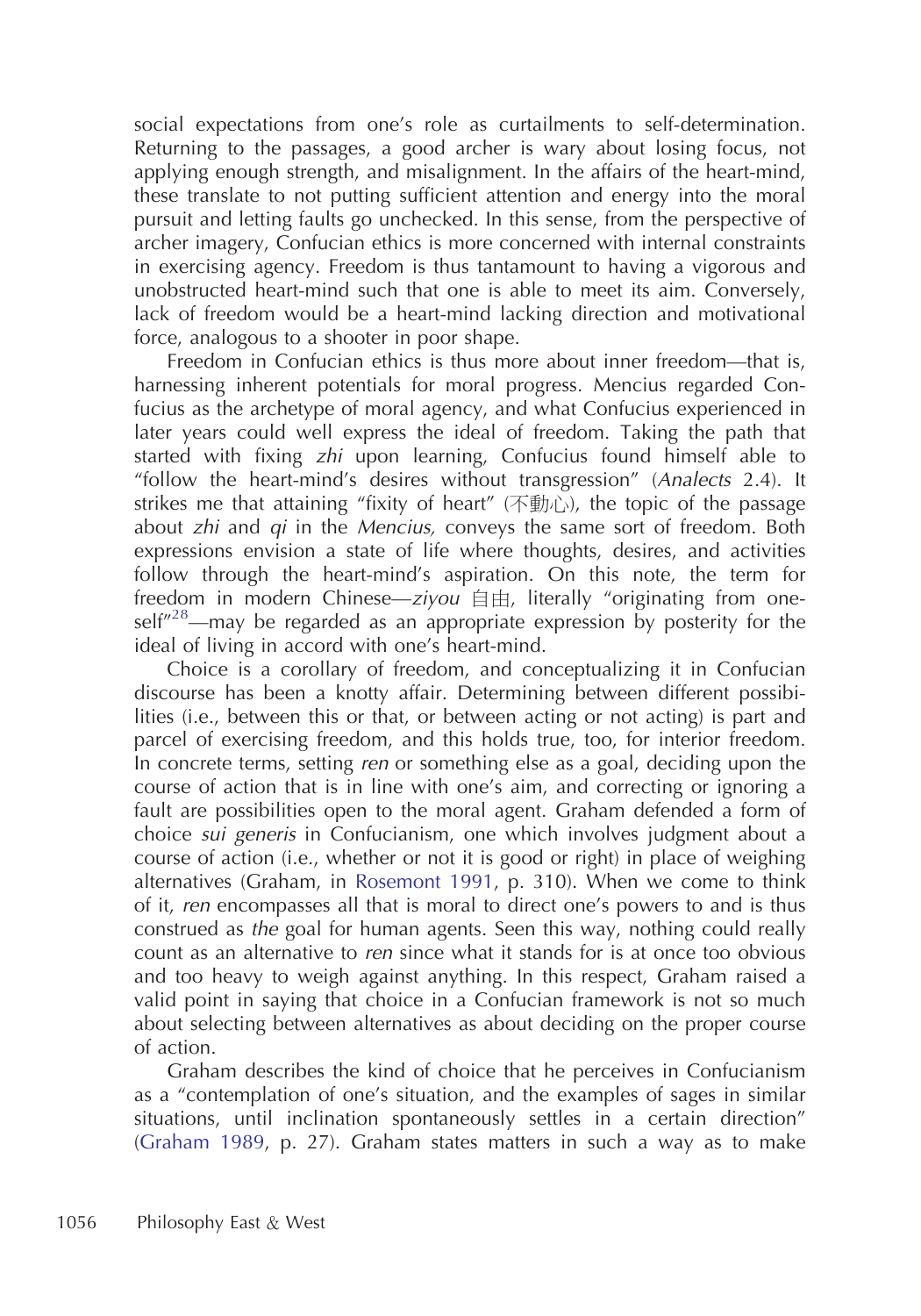allowances for the aesthetic stance of the likes of Fingarette and Rosemont, who, fascinated with Chinese ritual tradition, lay stress on spontaneity. Likewise, Edward Slingerland marks spontaneity as a trademark of "the skilled archer," a symbol of perfected ritual action (Slingerland 2000, p. 302). Spontaneity may indeed be a quality of Confucian agency, and our metaphor supports the idea by matching this quality with either the ritual mastery or shooting agility of archers. Attending to the same imagery, however, we would have to point out that while the Confucian agent experiences facility in his activity, such spontaneity is not without reflective cognizance of an aim and active commitment to a way. Focusing oneself upon a long-term goal and the practice of self-examination alert us to the conscious, vigorous striving of the junzi. Spontaneity and reflectivity come together in Confucian agency analogous to the way that skill and focused attention go into the performance of a seasoned archer. In David Nivison's words, "the moral acting of perfected individuals remains act, and does not become reflex. They do it freely, not automatically, and remain moral agents" (Nivison 1996, p. 85).

In the foregoing, I defined Confucian agency as activity ensuing from the heart-mind and freedom as the overcoming of tendencies that impede the activity of the heart-mind. These are some insights about purposeful activity and self-determination that the archer metaphor makes patent and accessible through figurative analogy and the lending of words. Attending to metaphors that are relevant to themes we wish to pursue can thus aid reading of early texts and skirt dead ends to which linguistic differences may sometimes lead.

### Notes

Acknowledgements: I worked on this article while visiting the University of California at Berkeley in the Spring of 2016. I benefited greatly from Professor Kwong-loi Shun's mentoring. I am indebted to him and to a generous reviewer for valuable suggestions.

- 1 In Philosophy East and West alone a series of articles were published around the issue: "Autonomy, Civil Liberties, and Confucianism" (Chan 2002); "Fingarette on Moral Agency in the Analects" (Reilly 2012); "Moral Luck, Self-Cultivation, and Responsibility: The Confucian Conception of Free Will and Determinism" (Hwang 2013); "Choice, Freedom, and Responsibility in Ancient Chinese Confucianism" (Kim 2013); and "The Confucian Conception of Freedom" (Li 2014).
- 2 Myeong-seok Kim observes a tendency especially in this issue toward lexical fallacy, i.e., taking lack of "lexical equivalents of . . . 'choice,' 'responsibility,' and 'ends'" to mean lack of "insight into the realities that these terms designate" (Kim 2013, p. 19). Graham was aware of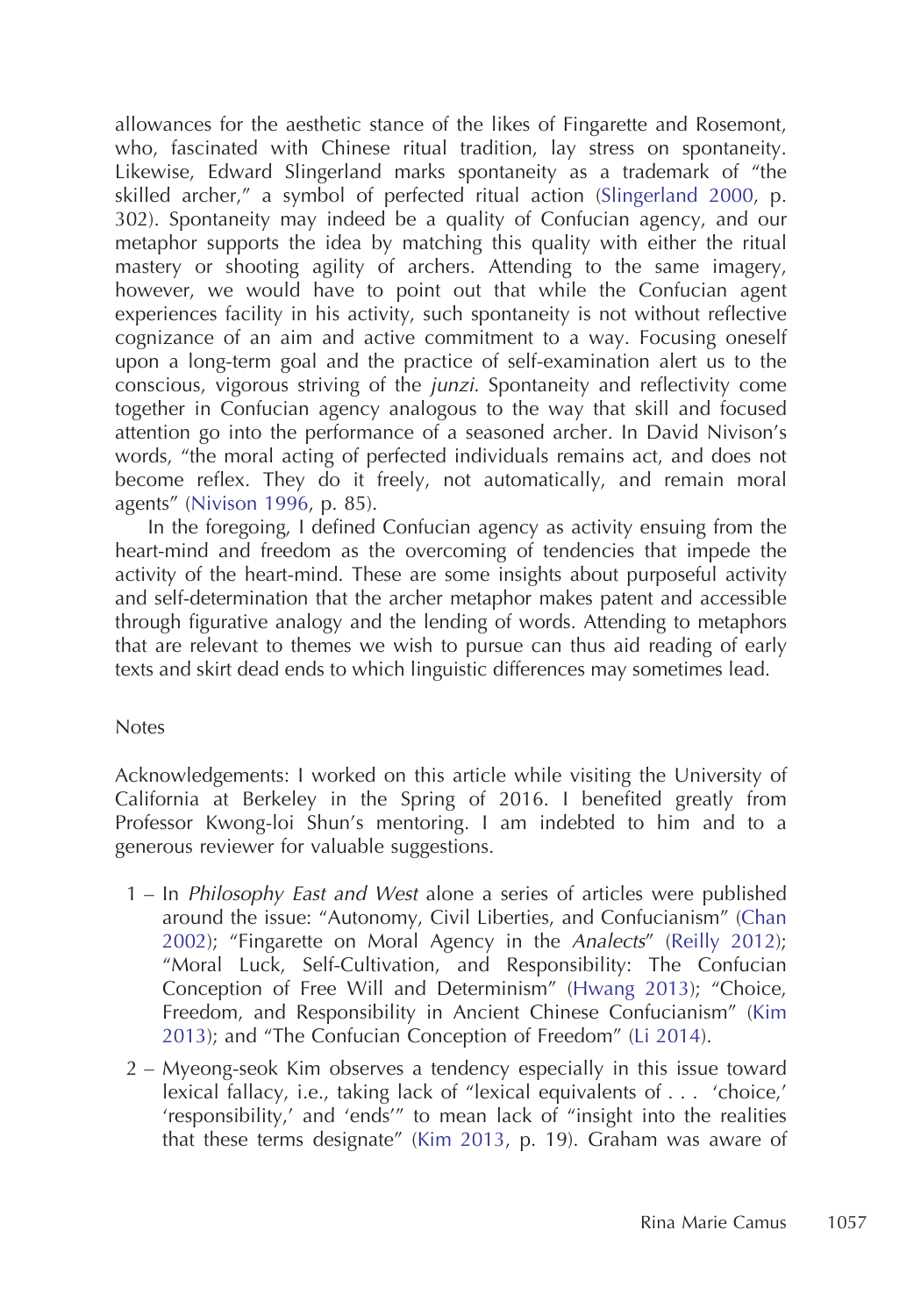this, calling it a "[popular and pointless] game of demonstrating that some important concept of ours is missing in Chinese thought" (Graham 1989, p. 396).

- 3 My focus on the archer metaphor does not allow me to discuss Xunzi, certainly an important Confucian philosopher.
- 4 I was corrected by Slingerland for mischaracterizing his treatment of metaphors; see his response to Camus 2017 in Slingerland 2017. As seen in his publications from 2005 onward, Slingerland is able to attend more to culture-specific nuances in image use by refining Lakoff and Johnson's conceptual-metaphor approach with Fauconnier and Turner's blending theory.
- 5 Underlying ideas about metaphor in Aristotle, cf. Topics 6.2.140a10–11; Poetics 21.1457b6–8, 22.1459a5–8; Rhetoric 3.2.1405a35.
- 6 For a helpful article about how background information enters into the significance of images, i.e., as "meaning that is not included in what is said," see Camp 2006.
- 7 I discuss literary metaphors more extensively elsewhere; see Camus 2017.
- 8 Cf. Plato's Symposium 220d–221c; Xenophon, Memorabilia 3.12.1–4.
- 9 Cf. Mencius 3B:9; 1A:3; 1B:1–2, 4.
- 10 On Mencius' fascination with legendary archers, see 4B:24, 6A:20, 7A:41.
- 11 See the Shijing, "Xing Wei" 行葦, no. 215; "Sang Hu" 桑扈, no. 220; and, "Bin Zhi Chu Yan" 賓之初筵, no. 246.
- 12 A detailed account of the sequence and protocols of ritual archery can be found in the Yili section "Village Archery Ritual" (鄉射禮).
- 13 Consult Liji 禮記, section on "The Meaning of Archery Ritual" (射義).
- 14 Concretely, from speech, deeds, exhibited motives, and attitude in rituals, cf. Analects 1.11; 2.10; 3.26; 5.9.
- 15 I translate passages from the Analects and the Mencius as literally as possible in order to make details from the original context more patent.
- 16 Passages showing how ren consists in other-regarding behavior are legion; 4.15, 14.42, and 15.24 are good examples.
- 17 The phrase 主皮 is open to different translations. I render it in line with a verbal usage of  $\pm$  in the Analects where the character has the sense of giving importance to something; see 1.8, 12.25.
- 18 The phrase  $\mathbb{E}$  is often translated as "rectifying oneself." I translate it literally as "aligning oneself" to reflect the archery jargon used in the text.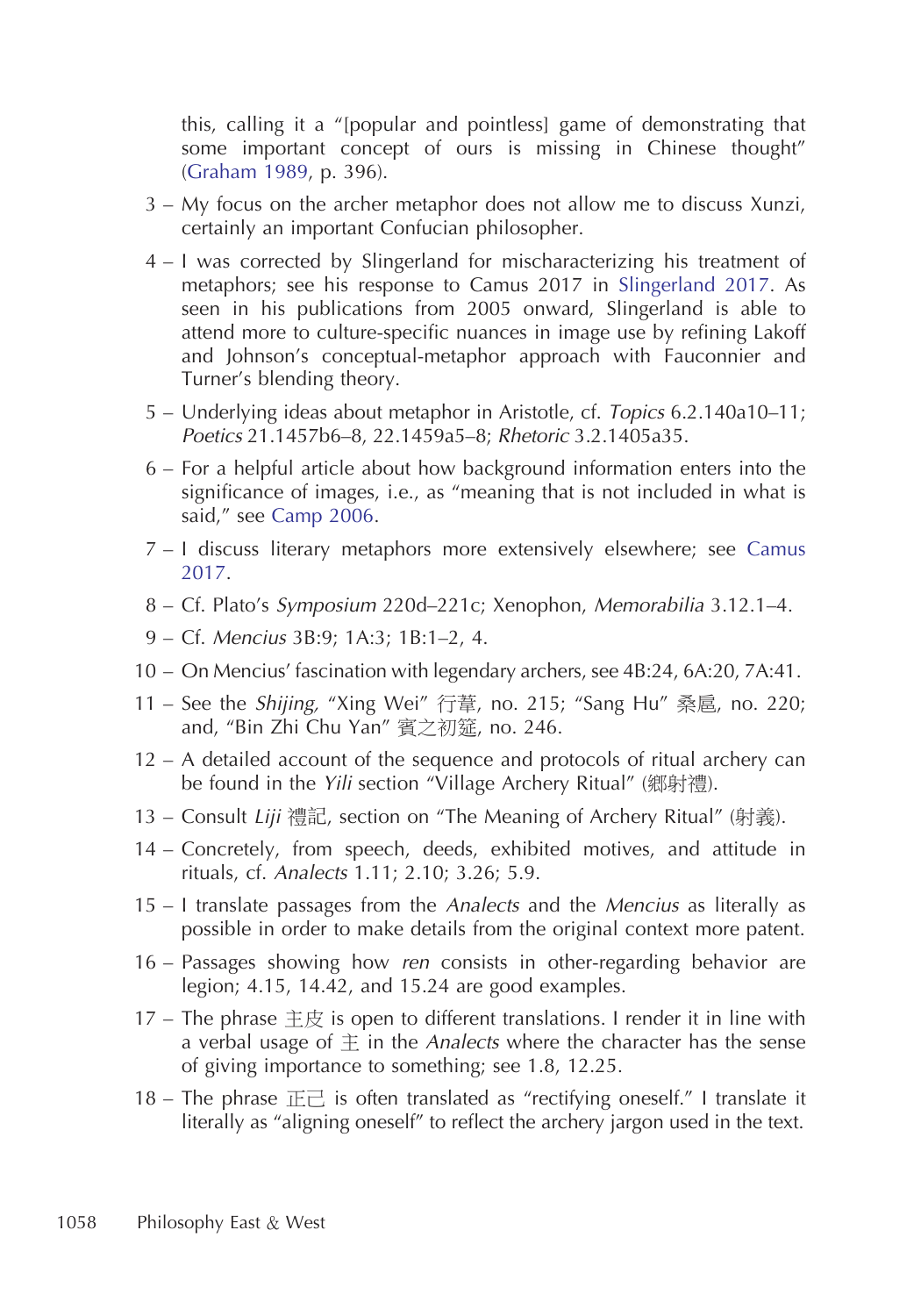- 19 Note that  $\dot{\uparrow}$  has a varied meaning. In the archery context it denotes target-hitting, center, or accuracy. In other places it could designate focus, equilibrium, or balance, for instance in the Zhongyong as noted in Ames and Hall 2001, p. 86. More possibilities exist.
- 20 For Confucius, the only real faults are those not amended: 過而不改, 是謂過矣 (15.30). Mencius says something similar when defending the Duke of Zhou in 2B:18.
- 21 I am grateful to an anonymous reviewer for pointing out these implications of 2A7.
- 22 The close relation between ren and knowledge or wisdom is evident in both sets of text. Cf. Analects 6.22, and Mencius 3A:5; 2A:2, 6, 7; 4A:1, 4; 4B:26.
- 23 Note an expression in the Shangshu 尚書 where archers exemplify having zhi: 若射之有志.
- 24 Cf. Analects 4.4, 4.9, 7.6; Mencius 4A:9; 6B:28, 29; 7A:24.
- 25 Gauged from entries about "Agency" in the Stanford Encyclopedia of Philosophy. I am aware that what I generically refer to as Western discourse is not all what can be found in the long and diversified traditions of the West.
- 26 Cf. Analects 2.4, 17.22, 20.1; Mencius 1A:3 and 7, 2A:6.
- 27 As when Confucius remarked that "a large army may sooner be robbed of its commander than a common person of his zhi" (9.26). The thought may well be behind Mencius' idea that zhi is "commander (帥) of <sup>q</sup>i," 2A:2.
- 28 Chenyang Li observes that ziyou appears in early texts and can be intimated in a similar phrase, youji  $\dot{\boxplus} \vec{\Box}$ , in the Analects; see Li 2014, p. 907.

### References

- Ames, Roger T., and David L. Hall. 2001. Focusing the Familiar: A Translation and Philosophical Interpretation of the Zhongyong. Honolulu: University of Hawai'i Press.
- Ames, Roger T., with Thomas P. Kasulis, and Wimal Dissanayake, eds. 1998. Self as Image in Asian Theory and Practice. Albany: State University of New York Press.

Black, Max. 1979. "More about Metaphor." See Ortony 1979, pp. 19–43.

Brindley, Erica F. 2010. Individualism in Early China: Human Agency and the Self in Thought and Politics. Honolulu: University of Hawai'i Press.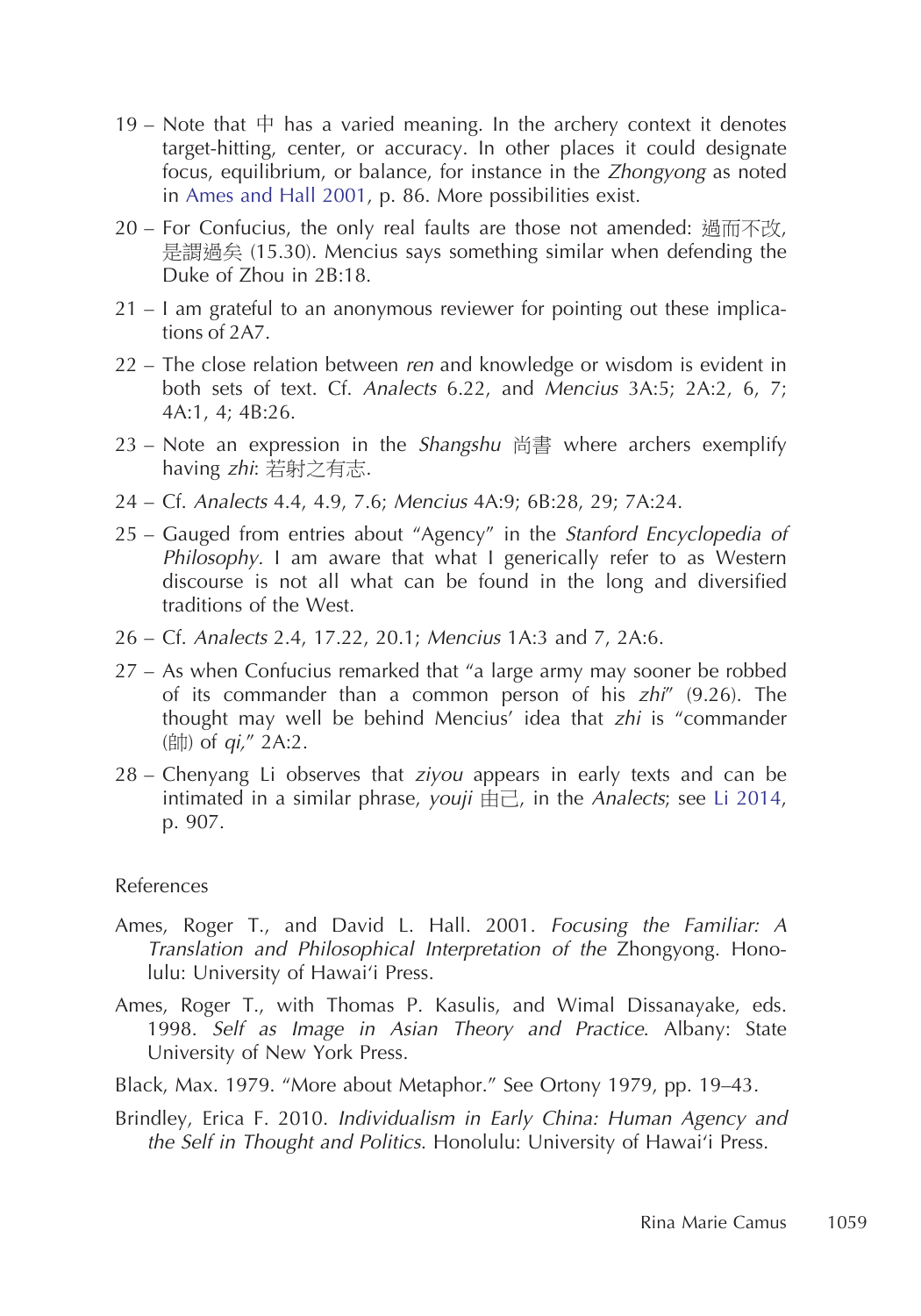- Camp, Elizabeth. 2006. "Contextualism, Metaphor, and What is Said." Mind and Language 21, no. 3:280–309.
- Camus, Rina Marie. 2017. "Comparison by Metaphor: Archery in Confucius and Aristotle." Dao: <sup>A</sup> Journal of Comparative Philosophy 16, no. 2:165–185.
- Chan, Joseph. 2002. "Moral Autonomy, Civil Liberties, and Confucianism." Philosophy East and West 52, no. 3:281–310.
- Fingarette, Herbert. 1972. Confucius: The Secular as Sacred. New York: Harper and Row.
- Graham, A. C. 1989. Disputers of the Tao: Philosophical Arguments in Early China. Chicago and La Salle, IL: Open Court.
- Hwang, Kyung-Sig. 2013. "Moral Luck, Self-Cultivation, and Responsibility: The Confucian Conception of Free Will and Determinism." Philosophy East and West 63, no. 1:4–16.
- Kim, Myeong-seok. 2013. "Choice, Freedom, and Responsibility in Ancient Chinese Confucianism." Philosophy East and West 63, no. 1:17–38.

———. 2014. "Is There No Distinction between Reason and Emotion in Mengzi?" Philosophy East and West 64, no. 1:49–81.

- Legge, James. 1971. Confucian Analects, the Great Learning and the Doctrine of the Mean. New York: Dover Publications.
- Li, Chenyang. 2014. "The Confucian Conception of Freedom." Philosophy East and West 64, no. 4:902–919.
- Moran, Richard. 1989. "Seeing and Believing: Metaphor, Image, and Force." Critical Inquiry 16, no. 1:87–112.
- Nivison, David, 1996. The Ways of Confucianism: Investigations in Chinese Philosophy. Edited with introduction by Bryan W. Van Norden. Peru, IL: Carus Publishing Company.
- Ortony, Andrew, ed. 1979. Metaphor and Thought. Cambridge: Cambridge University Press.
- Reilly, Richard. 2012. "Fingarette on Moral Agency in the Analects." Philosophy East and West 62, no. 4:529–544.
- Reimer, Marga. 1996. "The Problem of Dead Metaphors." Philosophical Studies 82, no. 1:13–25.
- Rosemont, Henry, Jr. 1991. Chinese Texts and Philosophical Contexts: Essays Dedicated to Angus C. Graham. La Salle, IL: Open Court.
- Rutt, Richard, trans. with introd. 2002. The Book of Changes (Zhou Yi): <sup>A</sup> Bronze Age Document. New York: Routledge.